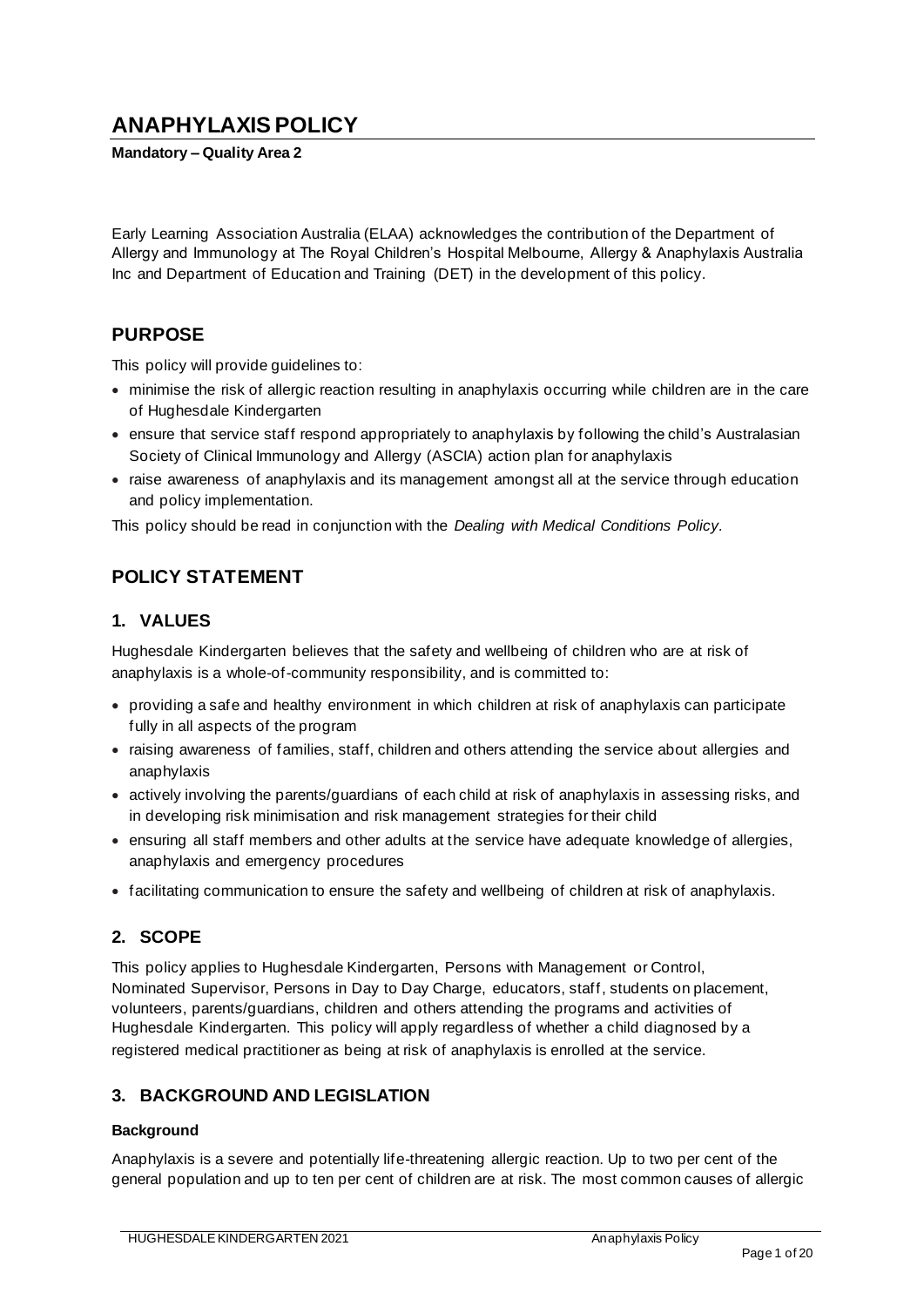reaction in young children are eggs, peanuts, tree nuts, cow's milk, fish, shellfish, soy, wheat and sesame, bee or other insect stings, and some medications. A reaction can develop within minutes of exposure to the allergen and young children may not be able to identify or articulate the symptoms of anaphylaxis. With planning and training, a reaction can be treated effectively by using an adrenaline autoinjector, often called an EpiPen® or an Anapen®.

In any service that is open to the general community it is not possible to achieve a completely allergen-free environment. A range of procedures and risk minimisation strategies, including strategies to minimise the presence of allergens in the service, can reduce the risk of anaphylactic reactions.

Legislation that governs the operation of approved children's services is based on the health, safety and welfare of children, and requires that children are protected from hazards and harm. The Approved Provider will ensure that there is at least one educator on duty at all times who has current approved anaphylaxis management training in accordance with the *Education and Care Services National Regulations 2011* (Regulation 136(1)(b)). As a demonstration of duty of care and best practice, ELAA recommends all educators have current approved anaphylaxis management training (refer to *Definitions*).

Approved anaphylaxis management training is listed on the Australian Children's Education and Care Quality Authority (ACECQA) website (refer to *Sources*).

### **Legislation and standards**

Relevant legislation and standards include but are not limited to:

- *Education and Care Services National Law Act 2010*: Sections 167, 169
- *Education and Care Services National Regulations 2011*: Regulations 90–96, 102, 136, 137, 146, 147, 160–162, 168(2)(d), 173, 177, 181, 183, 184
- *Health Records Act 2001* (Vic)
- *National Quality Standard*, Quality Area 2: Children's Health and Safety
- *Occupational Health and Safety Act 2004* (Vic)
- *Privacy and Data Protection Act 2014* (Vic)
- *Privacy Act 1988* (Cth)
- *Public Health and Wellbeing Act 2008* (Vic)
- *Public Health and Wellbeing Regulations 2009* (Vic)

The most current amendments to listed legislation can be found at:

- Victorian Legislation Victorian Law Today: http://www.legislation.vic.gov.au/
- Commonwealth Legislation ComLaw: http://www.comlaw.gov.au/

### **4. DEFINITIONS**

The terms defined in this section relate specifically to this policy. For commonly used terms e.g. Approved Provider, Nominated Supervisor, Regulatory Authority etc. refer to the *General Definitions* section of this manual.

**Adrenaline autoinjector:** An intramuscular injection device containing a single dose of adrenaline designed to be administered by people who are not medically trained. This device is commonly called an EpiPen® or an Anapen®. As EpiPen® and Anapen® products have different administration techniques, only one brand should be prescribed per individual and their ASCIA action plan for anaphylaxis (refer to *Definitions*) must be specific for the brand they have been prescribed.Used adrenaline autoinjectors should be placed in a rigid sharps disposal unit or another rigid container if a sharps container is not available.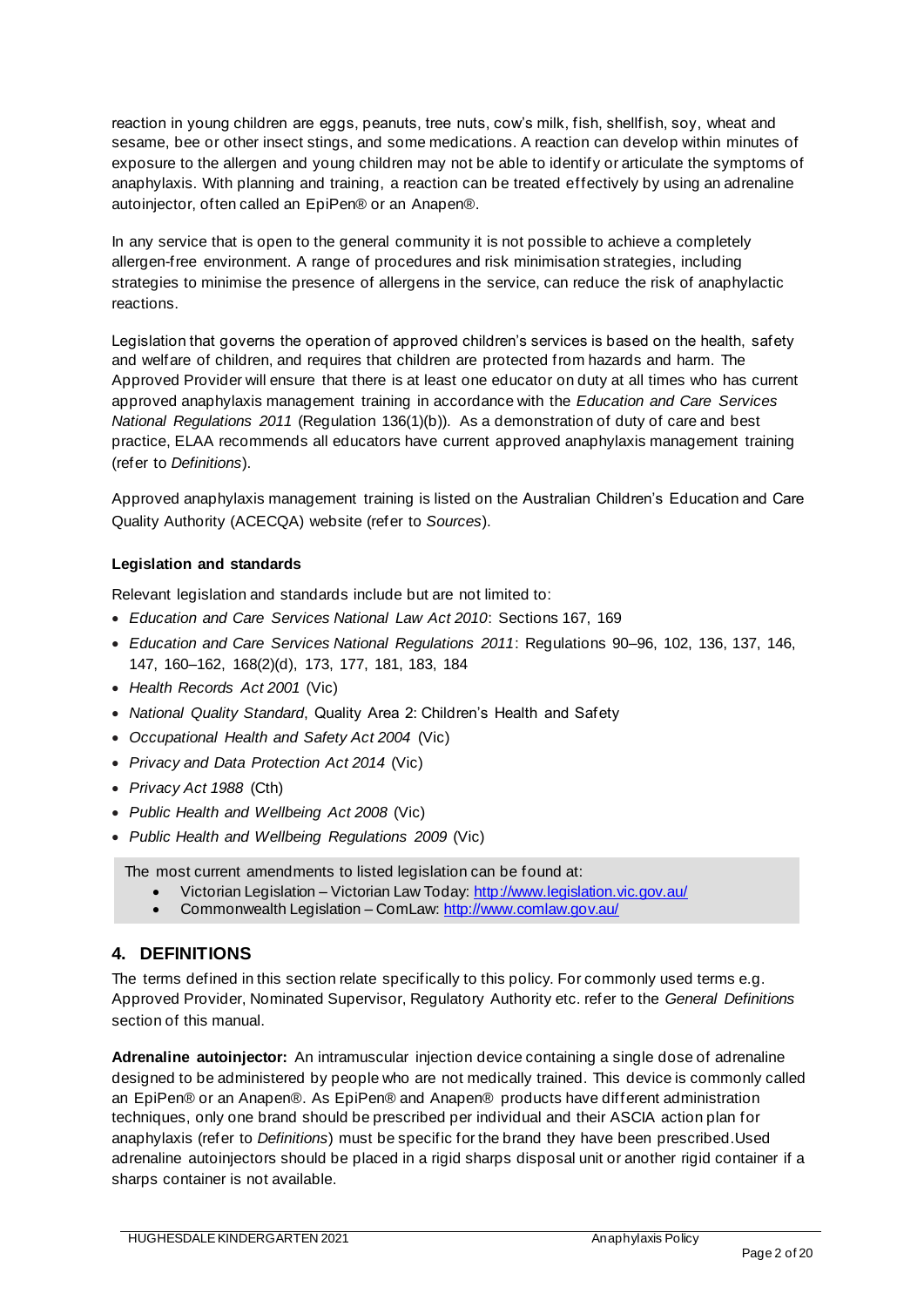**Adrenaline autoinjector kit:** An insulated container with an unused, in-date adrenaline autoinjector, a copy of the child's ASCIA action plan for anaphylaxis, and telephone contact details for the child's parents/guardians, doctor/medical personnel and the person to be notified in the event of a reaction if the parents/guardians cannot be contacted. If prescribed, an antihistamine should also b e included in the kit. Autoinjectors must be stored away from direct heat and cold.

**Allergen:** A substance that can cause an allergic reaction.

**Allergy:** An immune system response to something in the environment which is usually harmless, eg: food, pollen, dust mite. These can be ingested, inhaled, injected or absorbed.

**Allergic reaction:** A reaction to an allergen. Common signs and symptoms include one or more of the following:

### • *Mild to moderate signs & symptoms***:**

- hives or welts
- o tingling mouth
- swelling of the face, lips & eyes
- abdominal pain, vomiting and/or diarrhoea are mild to moderate symptoms, however these are severe reactions to insects.

### • *Signs & symptoms of anaphylaxis are***:**

- difficult/noisy breathing
- swelling of the tongue
- swelling/tightness in the throat
- difficulty talking and/or hoarse voice
- wheeze or persistent cough
- persistent dizziness or collapse (child pale or floppy).

**Anapen®:** A type of adrenaline autoinjector (refer to *Definitions*) containing a single dose of adrenaline. The administration technique in an Anapen® is different to that of the EpiPen®. Two strengths are available: an Anapen® and an Anapen Jr®, and each is prescribed according to a child's weight. The Anapen Jr® is recommended for a child weighing 10–20kg. An AnaPen® is recommended for use when a child weighs more than 20kg.The child's ASCIA action plan for anaphylaxis (refer to *Definitions*) must be specific for the brand they have been prescribed.

**Anaphylaxis:** A severe, rapid and potentially life threatening allergic reaction that affects normal functioning of the major body systems, particularly the respiratory (breathing) and/or circulation systems.

**Anaphylaxis management training:** Training that includes recognition of allergic reactions, strategies for risk minimisation and risk management, procedures for emergency treatment and facilitates practise in the administration of treatment using an adrenaline autoinjector (refer to *Definitions*) trainer. Approved training is listed on the ACECQA website (refer to *Sources*).

**Approved anaphylaxis management training:** Training that is approved by the National Authority in accordance with Regulation 137(e) of the *Education and Care Services National Regulations 2011*, and is listed on the ACECQA website (refer to *Sources*).

**ASCIA action plan for anaphylaxis**: An individual medical management plan prepared and signed by the child's treating, registered medical practitioner that provides the child's name and confirmed allergies, a photograph of the child, a description of the prescribed anaphylaxis medication for that child and clear instructions on treating an anaphylactic episode. The plan must be specific for the brand of autoinjector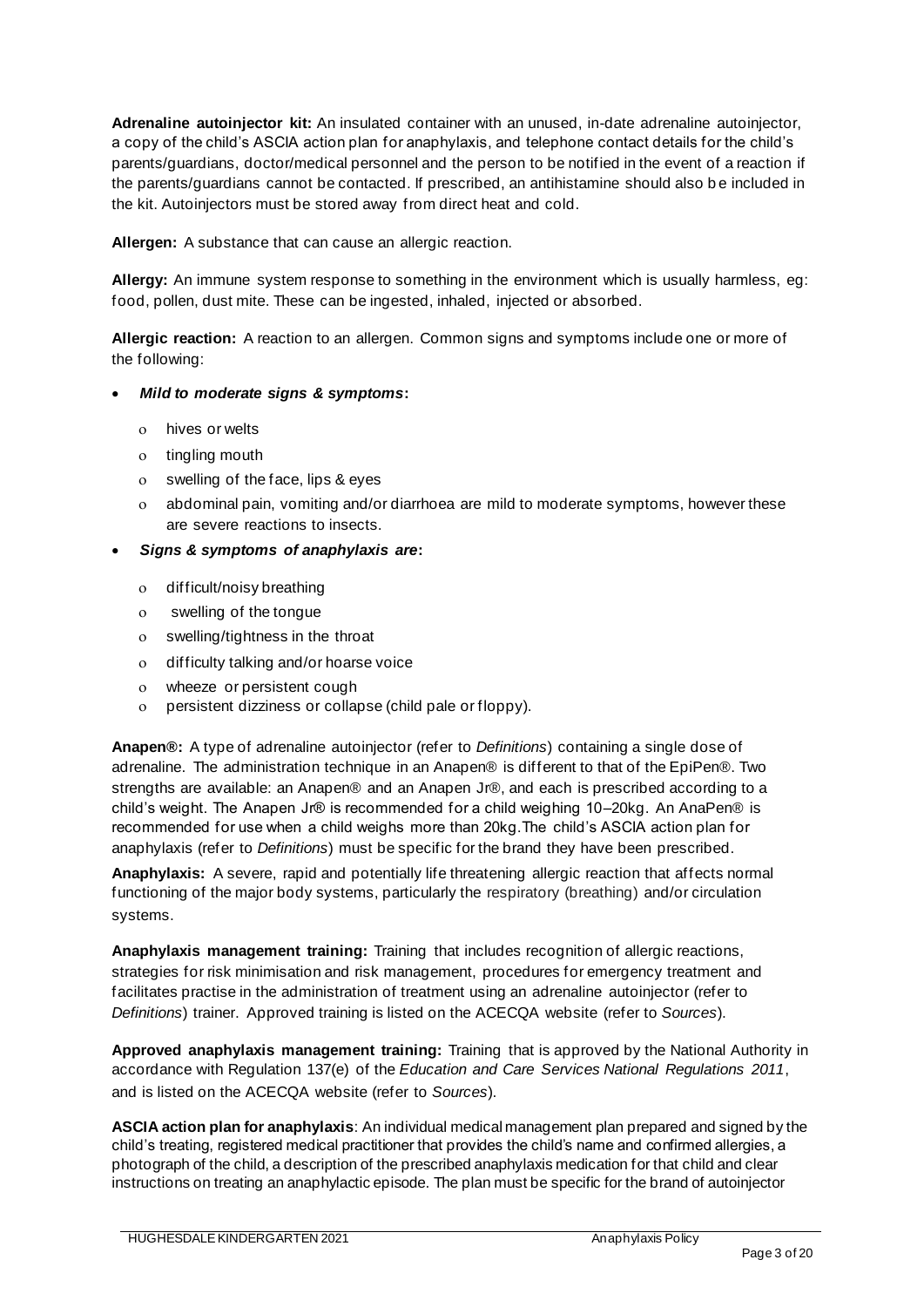prescribed for each child. Examples of plans specific to different adrenaline autoinjector brands are available for download on the ASCIA website: www.allergy.org.au/health-professionals/anaphylaxis-resources/ascia-action-plan-for-anaphylaxis

**At risk child:** A child whose allergies have been medically diagnosed and who is at risk of anaphylaxis.

**Communication plan:** A plan that forms part of the policy outlining how the service will communicate with parents/guardians and staff in relation to the policy. The communication plan also describes how parents/guardians and staff will be informed about risk minimisation plans and emergency procedures to be followed when a child diagnosed as at risk of anaphylaxis is enrolled at a service.

**Duty of care:** A common law concept that refers to the responsibilities of organisations to provide people with an adequate level of protection against harm and all reasonable foreseeable risk of injury.

**EpiPen®:** A type of adrenaline autoinjector (refer to *Definitions*) containing a single dose of adrenaline which is delivered via a spring-activated needle that is concealed until administration is required. Two strengths are available: an EpiPen® and an EpiPen Jr®, and each is prescribed according to a child's weight. The EpiPen Jr® is recommended for a child weighing 10–20kg. An EpiPen® is recommended for use when a child weighs more than 20kg. The child's ASCIA ac tion plan for anaphylaxis (refer to *Definitions*) must be specific for the brand they have been prescribed.

**First aid management of anaphylaxis course**: Accredited training in first aid management of anaphylaxis including competency in the use of an adrenaline autoinjector.

**Intolerance:** Often confused with allergy, intolerance is an adverse reaction to ingested foods or chemicals experienced by the body but not involving the immune system.

**No food sharing:** A rule/practice in which a child at risk of anaphylaxis only eats food that is supplied/permitted by their parents/guardians and does not share food with, or accept food from, any other person.

**Nominated staff member:** (In relation to this policy) a staff member nominated to be the liaison between parents/guardians of a child at risk of anaphylaxis and the Approved Provider. This person also checks regularly to ensure that the adrenaline autoinjector kit is complete and that the device itself is unused and in date, and leads practice sessions for staff who have undertaken anaphylaxis management training.

**Risk minimisation:** The practice of developing and implementing a range of strategies to reduce hazards for a child at risk of anaphylaxis, by removing, as far as is practicable, major allergen sources from the service.

**Risk minimisation plan:** A service-specific plan that documents a child's allergy, practical strategies to minimise risk of exposure to allergens at the service and details of the person/s responsible for implementing these strategies. A risk minimisation plan should be developed by the Approved Provider/Nominated Supervisor in consultation with the parents/guardians of the child at risk of anaphylaxis and service staff. The plan should be developed upon a child's enrolment or initial diagnosis, and reviewed at least annually and always on re-enrolment. A sample risk minimisation plan is provided as Attachment 3.

**Staff record:** A record which the Approved Provider of a centre-based service must keep containing information about the Nominated Supervisor, staff, volunteers and students at a service, as set out under Division 9 of the National Regulations.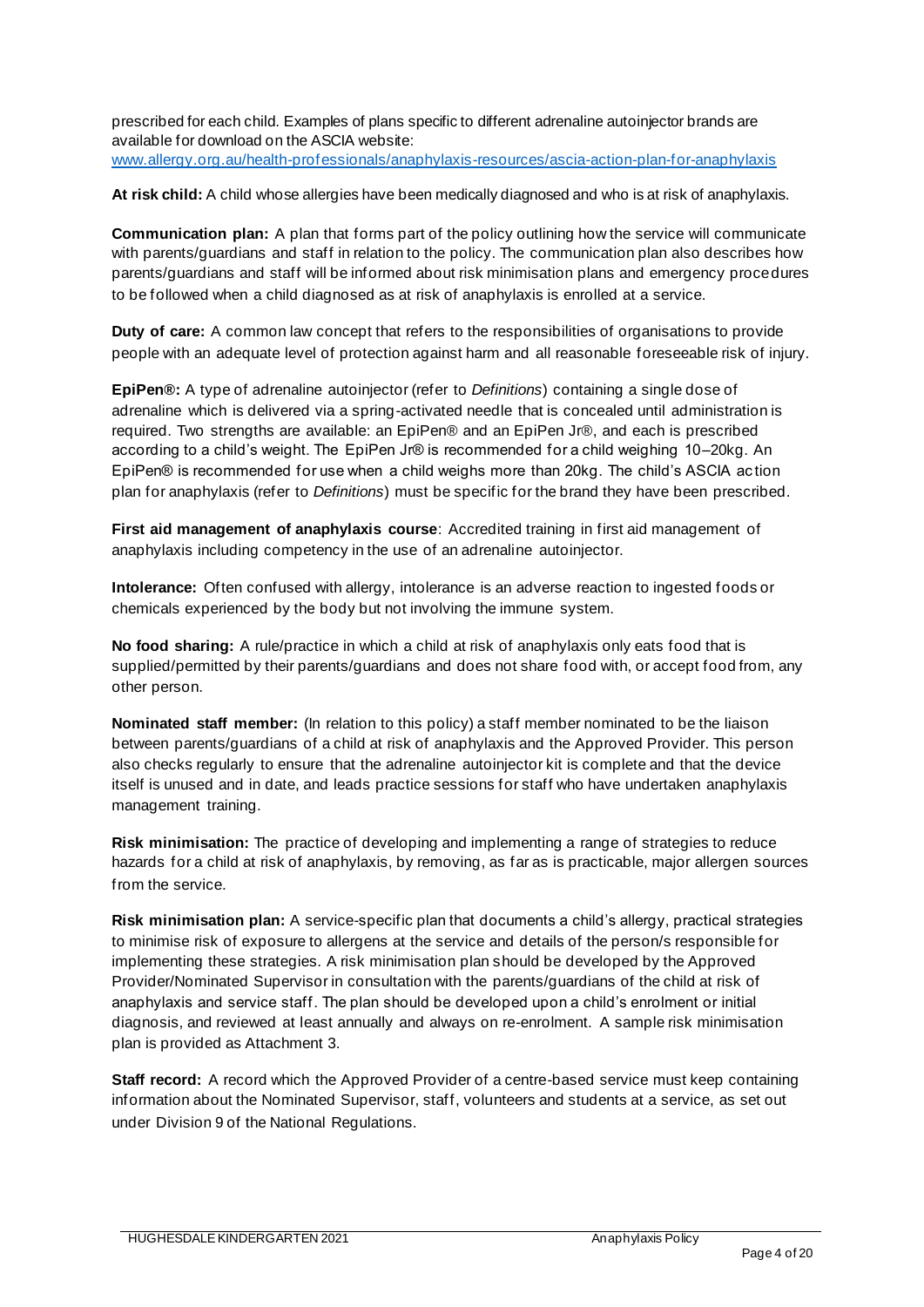### **5. SOURCES AND RELATED POLICIES**

### **Sources**

- ACECQA provides lists of approved first aid training, approved emergency asthma management training and approved anaphylaxis management training on their website: http://acecqa.gov.au/qualifications/approved-first-aid-qualifications/
- Allergy & Anaphylaxis Australia Inc is a not-for-profit support organisation for families of children with food-related anaphylaxis. Resources include a telephone support line and items available for sale including storybooks, and EpiPen® trainers: www.allergyfacts.org.au
- Australasian Society of Clinical Immunology and Allergy (ASCIA): www.allergy.org.au provides information and resources on allergies. Action plans for anaphylaxis can be downloaded from this site. Also available is a procedure for the First Aid Treatment for anaphylaxis (refer to Attachment 4). Contact details of clinical immunologists and allergy specialists are also provided.
- Department of Education and Training (DET) provides information related to anaphylaxis and anaphylaxis training:

http://www.education.vic.gov.au/childhood/providers/health/Pages/anaphylaxis.aspx

- Department of Allergy and Immunology at The Royal Children's Hospital Melbourne (www.rch.org.au/allergy) provides information about allergies and services available at the hospital. This department can evaluate a child's allergies and provide an adrenaline autoinjector prescription. Kids Health Info fact sheets are also available from the website, including the following:
	- − *Allergic and anaphylactic reactions*: www.rch.org.au/kidsinfo/factsheets.cfm?doc\_id=11148
	- − *Autoinjectors (EpiPens) for anaphylaxis – an overview:*  www.rch.org.au/kidsinfo/factsheets.cfm?doc\_id=11121

The Royal Children's Hospital has been contracted by the Department of Education and Training (DET) to provide an Anaphylaxis Advice & Support Line to central and regional DET staff, school principals and representatives, school staff, children's services staff and parents/guardians wanting support. The Anaphylaxis Advice & Support Line can be contacted on 1300 725 911 or 9345 4235, or by email: carol.whitehead@rch.org.au

#### **Service policies**

- *Administration of First Aid Policy*
- *Administration of Medication Policy*
- *Asthma Policy*
- *Dealing with Medical Conditions Policy*
- *Diabetes Policy*
- *Enrolment and Orientation Policy*
- *Excursions and Service Events Policy*
- *Food Safety Policy*
- *Hygiene Policy*
- *Incident, Injury, Trauma and Illness Policy*
- *Inclusion and Equity Policy*
- *Nutrition and Active Play Policy*
- *Privacy and Confidentiality Policy*
- *Supervision of Children Policy*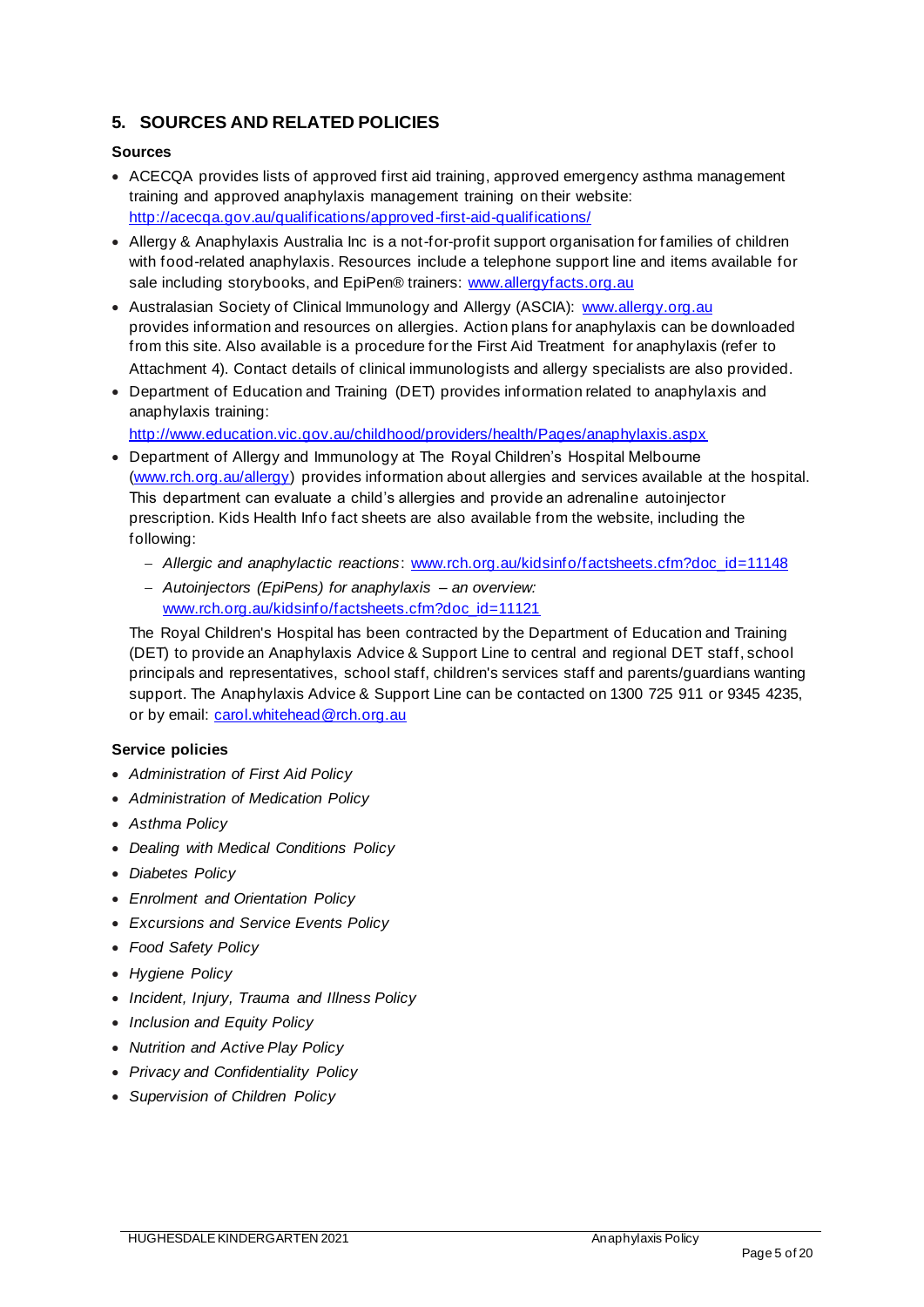# **PROCEDURES**

### **The Approved Provider or Persons with Management and Control is responsible for:**

- ensuring that an anaphylaxis policy, which meets legislative requirements and includes a risk minimisation plan (refer to Attachment 3) and communication plan, is developed and displayed at the service, and reviewed regularly
- providing approved anaphylaxis management training (refer to *Definitions*) to staff as required under the National Regulations
- ensuring that at least one educator with current approved anaphylaxis management training (refer to *Definitions*) is in attendance and immediately available at all times the service is in operation (Regulations 136, 137)
- ensuring the Nominated Supervisor, educators, staff members, students and volunteers at the service are provided with a copy of the *Anaphylaxis Policy* and the *Dealing with Medical Conditions Policy*
- ensuring parents/guardians and others at the service are provided with a copy of the *Anaphylaxis Policy* and the *Dealing with Medical Conditions Policy* (Regulation 91)
- ensuring that staff practice administration of treatment for anaphylaxis using an adrenaline autoinjector trainer at least annually, and preferably quarterly, and that participation is documented on the staff record
- ensuring the details of approved anaphylaxis management training (refer to *Definitions*) are included on the staff record (refer to *Definitions*), including details of training in the use of an autoinjector (Regulations 145, 146, 147)
- ensuring that parents/guardians or a person authorised in the enrolment record provide written consent to the medical treatment or ambulance transportation of a child in the event of an emergency (Regulation 161), and that this authorisation is kept in the enrolment record for each child
- ensuring that parents/guardians or a person authorised in the child's enrolment record provide written authorisation for excursions outside the service premises (Regulation 102) (refer to *Excursions and Service Events Policy*)
- identifying children at risk of anaphylaxis during the enrolment process and informing staff
- following appropriate reporting procedures set out in the *Incident, Injury, Trauma and Illness Policy* in the event that a child is ill, or is involved in a medical emergency or an incident at the service that results in injury or trauma.

### **In services where a child diagnosed as at risk of anaphylaxis is enrolled, the Approved Provider is also responsible for:**

- displaying a notice prominently at the service stating that a child diagnosed as at risk of anaphylaxis is being cared for and/or educated by the service (Regulation 173(2)(f))
- ensuring the *Enrolment checklist for children diagnosed as at risk of anaphylaxis* (refer to Attachment 2) is completed
- ensuring an ASCIA action plan for anaphylaxis, risk management plan (refer to Attachment 3) and communications plan are developed for each child at the service who has been medically diagnosed as at risk of anaphylaxis, in consultation with that child's parents/guardians and with a registered medical practitioner (Attachment 3)
- ensuring that all children diagnosed as at risk of anaphylaxis have details of their allergy, their ASCIA action plan for anaphylaxis and their risk minimisation plan filed with their enrolment record (Regulation 162)
- ensuring a medication record is kept for each child to whom medication is to be administered by the service (Regulation 92)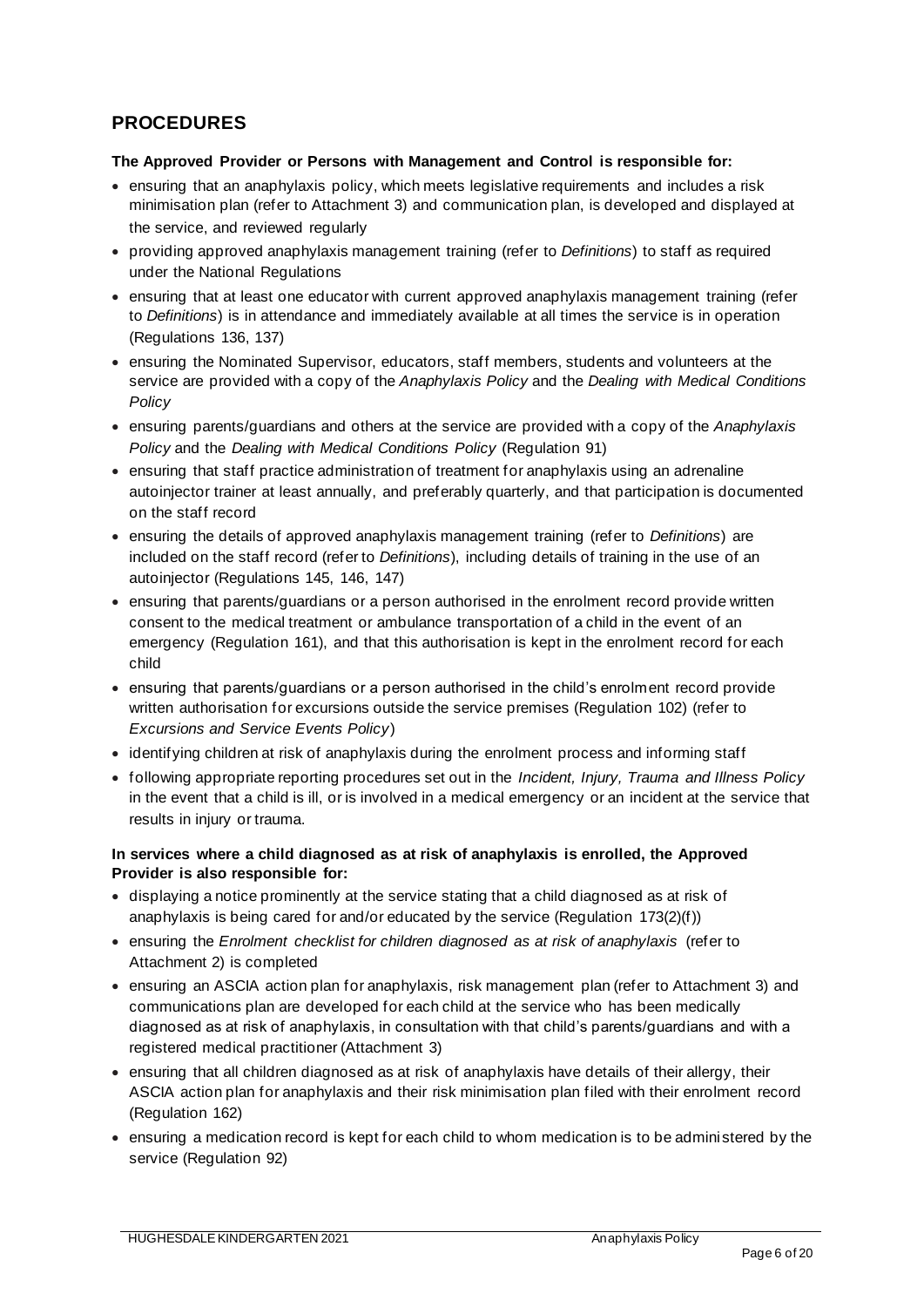- ensuring parents/guardians of all children at risk of anaphylaxis provide an unused, in-date adrenaline autoinjector at all times their child is attending the service. Where this is not provided, children will be unable to attend the service
- ensuring that the child's ASCIA action plan for anaphylaxis is specific to the brand of adrenaline autoinjector prescribed by the child's medical practitioner
- implementing a procedure for first aid treatment for anaphylaxis consistent with current national recommendations (refer to Attachment 4) and ensuring all staff are aware of the procedure
- ensuring adequate provision and maintenance of adrenaline autoinjector kits (refer to *Definitions*)
- ensuring the expiry date of the adrenaline autoinjector is checked regularly and replaced when required and the liquid in the EpiPen/EpiPen Jnr is clear
- ensuring that a sharps disposal unit is available at the service for the safe disposal of used adrenaline autoinjectors
- implementing a communication plan and encouraging ongoing communication between parents/guardians and staff regarding the current status of the child's allergies, this policy and its implementation (Regulation 90 (c) (iv A-B))
- identifying and minimising allergens (refer to *Definitions*) at the service, where possible
- ensuring measures are in place to prevent cross-contamination of any food given to children diagnosed as at risk of anaphylaxis (refer to *Nutrition and Active Play Policy* and *Food Safety Policy*)
- ensuring that children at risk of anaphylaxis are not discriminated against in any way
- ensuring that children at risk of anaphylaxis can participate in all activities safely and to their full potential
- immediately communicating any concerns with parents/guardians regarding the management of children diagnosed as at risk of anaphylaxis attending the service
- ensuring that medication is not administered to a child at the service unless it has been authorised and administered in accordance with Regulations 95 and 96 (refer to *Administration of Medication Policy* and *Dealing with Medical Conditions Policy*)
- ensuring that parents/guardians of a child and emergency services are notified as soon as is practicable if medication has been administered to that child in an anaphylaxis emergency without authorisation from a parent/guardian or authorised nominee (Regulation 94)
- ensuring that a medication record is kept that includes all details required by Regulation 92(3) for each child to whom medication is to be administered
- ensuring that written notice is given to a parent/guardian as soon as is practicable if medication is administered to a child in the case of an emergency
- responding to complaints and notifying Department of Education and Training, in writing and within 24 hours, of any incident or complaint in which the health, safety or wellbeing of a child may have been at risk
- displaying the Australasian Society of Clinical Immunology and Allergy (ASCIA) (refer to *Sources* generic poster *Action Plan for Anaphylaxis* in key locations at the service
- displaying Ambulance Victoria's *AV How to Call Card* (refer to *Definitions*) near all service telephones
- complying with the risk minimisation procedures outlined in Attachment 1
- ensuring that educators/staff who accompany children at risk of anap hylaxis outside the service carry a fully equipped adrenaline autoinjector kit (refer to *Definitions*) along with the ASCIA action plan for anaphylaxis for each child diagnosed as at risk of anaphylaxis.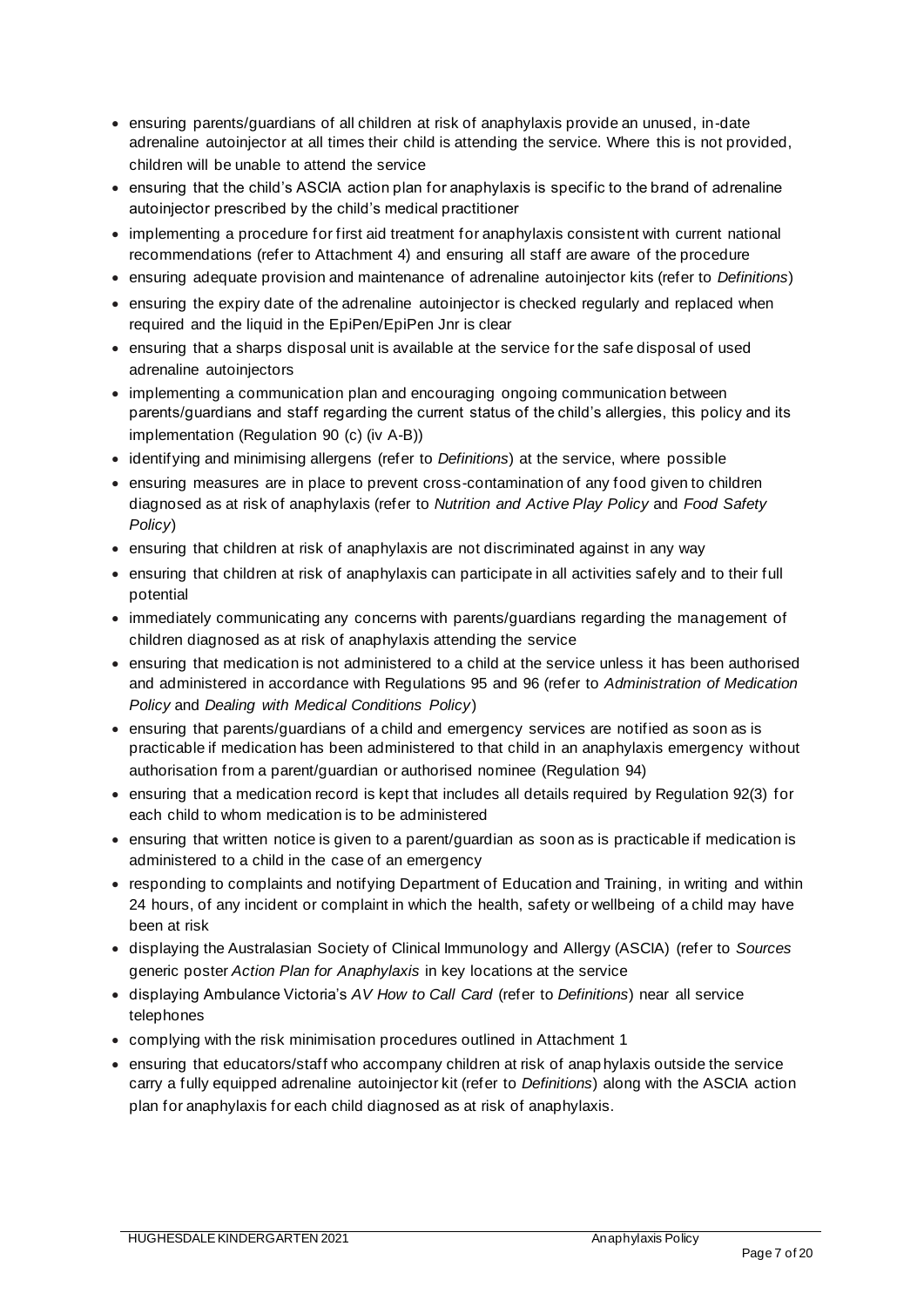#### **Risk assessment**

The National Law and National Regulations do not require a service to maintain a stock of adrenaline autoinjectors at the service premises to use in an emergency. However, ELAA recommends that the Approved Provider undertakes a risk assessment in consultation with the Nominated Supervisor, Certified Supervisors and other educators, to inform a decision on whether the service should carry its own supply of these devices. This decision will also be informed by considerations such as distance to the nearest medical facility and response times required for ambulance services to reach the service premises etc.

If the Approved Provider decides that the service should maintain its own supply of adrenaline autoinjectors, it is the responsibility of the Approved Provider to ensure that:

- adequate stock of the adrenaline autoinjector is on hand, and that it is unused and in date
- appropriate procedures are in place to define the specific circumstances under which the device supplied by the service will be used
- the autoinjector is administered in accordance with the written instructions provided on it and with the generic ASCIA action plan for anaphylaxis
- the service follows the procedures outlined in the *Administration of Medication Policy*, which explains the steps to follow when medication is administered to a child in an emergency
- parents/guardians are informed that the service maintains a supply of adrenaline autoinjectors, of the brand that the service carries and of the procedures for the use of these devices in an emergency

#### **The Nominated Supervisor or Person in Day to Day Control is responsible for:**

- ensuring the *Enrolment checklist for children diagnosed as at risk of anaphylaxis* (refer to Attachment 2) is completed
- ensuring that all educators' approved first aid qualifications, anaphylaxis management training and emergency asthma management training are current, meet the requirements of the National Act (Section 169(4)) and National Regulations (Regulation 137), and are approved by ACECQA (refer to *Sources*)
- ensuring that medication is not administered to a child at the service unless it has been authorised and administered in accordance with Regulations 95 and 96 (refer to *Administration of Medication Policy* and *Dealing with Medical Conditions Policy*)
- ensuring that parents/guardians of a child and emergency services are notified as soon as is practicable if medication has been administered to that child in an anaphylaxis emergency without authorisation from a parent/guardian or authorised nominee (Regulation 94)
- ensuring educators and staff are aware of the procedures for first aid treatment for anaphylaxis (refer to Attachment 4)
- ensuring an adrenaline autoinjector kit (refer to *Definitions*) is taken on all excursions and other offsite activities (refer to *Excursions and Service Events Policy*)
- compiling a list of children at risk of anaphylaxis and placing it in a secure but readily accessible location known to all staff. This should include the ASCIA action plan for anaphylaxis for each child
- ensuring that all staff, including casual and relief staff, are aware of children diagnosed as at risk of anaphylaxis, their allergies and symptoms, and the location of their adrenaline autoinjector kits and ASCIA action plans for anaphylaxis
- ensuring measures are in place to prevent cross-contamination of any food given to children diagnosed as at risk of anaphylaxis (refer to *Nutrition and Active Play Policy* and *Food Safety Policy*)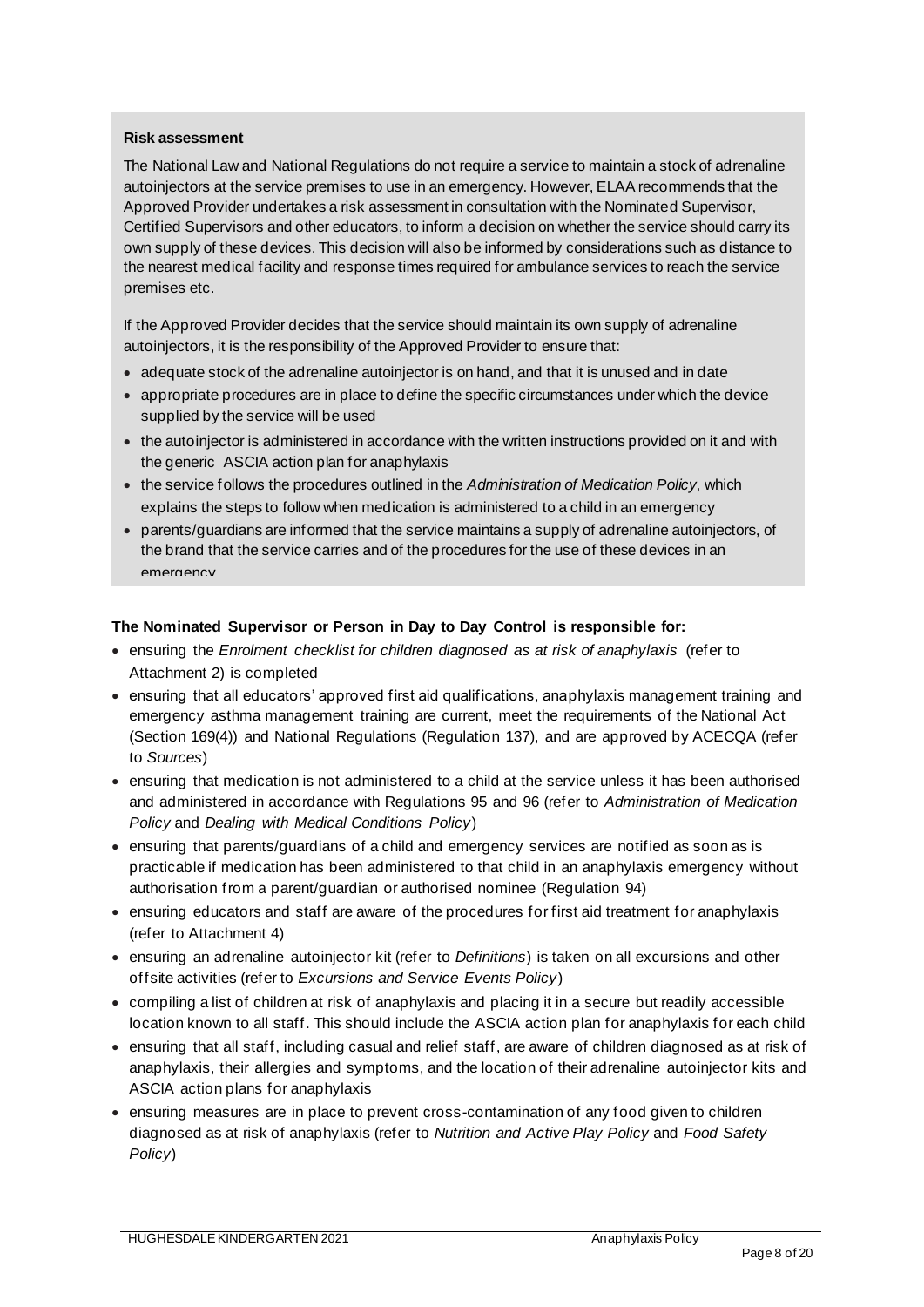- organising anaphylaxis management information sessions for parents/guardians of children enrolled at the service, where appropriate
- ensuring that all persons involved in the program, including parents/guardians, volunteers and students on placement are aware of children diagnosed as at risk of anaphylaxis
- ensuring programmed activities and experiences take into consideration the individual needs of all children, including children diagnosed as at risk of anaphylaxis
- following the child's ASCIA-action plan for anaphylaxis in the event of an allergic reaction, which may progress to an anaphylactic episode
- practising the administration of an adrenaline autoinjector using an autoinjector trainer and 'anaphylaxis scenarios' on a regular basis, at least annually and preferably quarterly
- ensuring staff dispose of used adrenaline autoinjectors appropriately in the sharps disposal unit provided at the service by the Approved Provider
- ensuring that the adrenaline autoinjector kit is stored in a location that is known to all staff, including casual and relief staff, is easily accessible to adults both indoors and outdoors (not locked away) but inaccessible to children, and away from direct sources of heat and cold
- ensuring that parents/guardians or an authorised person named in the child's enrolment record provide written authorisation for children to attend excursions outside the service premises (Regulation 102) (refer to *Excursions and Service Events Policy*)
- providing information to the service community about resources and support for managing allergies and anaphylaxis
- complying with the risk minimisation procedures outlined in Attachment 1.

### **Educators and other staff are responsible for:**

- reading and complying with the *Anaphylaxis Policy* and the *Dealing with Medical Conditions Policy*
- maintaining current approved anaphylaxis management qualifications (refer to *Definitions*)
- practising the administration of an adrenaline autoinjector using an autoinjector trainer and 'anaphylaxis scenarios' on a regular basis, at least annually and pref erably quarterly
- ensuring they are aware of the procedures for first aid treatment for anaphylaxis (refer to Attachment 4)
- completing the *Enrolment checklist for children diagnosed as at risk of anaphylaxis* (refer to Attachment 2) with parents/guardians
- knowing which children are diagnosed as at risk of anaphylaxis, their allergies and symptoms, and the location of their adrenaline autoinjector kits and medical management action plans
- identifying and, where possible, minimising exposure to allergens (refer to *Definitions*) at the service
- following procedures to prevent the cross-contamination of any food given to children diagnosed as at risk of anaphylaxis (refer to *Nutrition and Active Play Policy* and *Food Safety Policy*)
- assisting with the development of a risk minimisation plan (refer to Attachment 3) for children diagnosed as at risk of anaphylaxis at the service
- following the child's ASCIA action plan for anaphylaxis in the event of an allergic reaction, which may progress to an anaphylactic episode
- disposing of used adrenaline autoinjectors in the sharps disposal unit provided at the service by the Approved Provider
- following appropriate first aid procedures in the event that a child who has not been diagnosed as at risk of anaphylaxis appears to be having an anaphylactic episode (refer to Attachment 4)
- informing the Approved Provider and the child's parents/guardians following an anaphylactic episode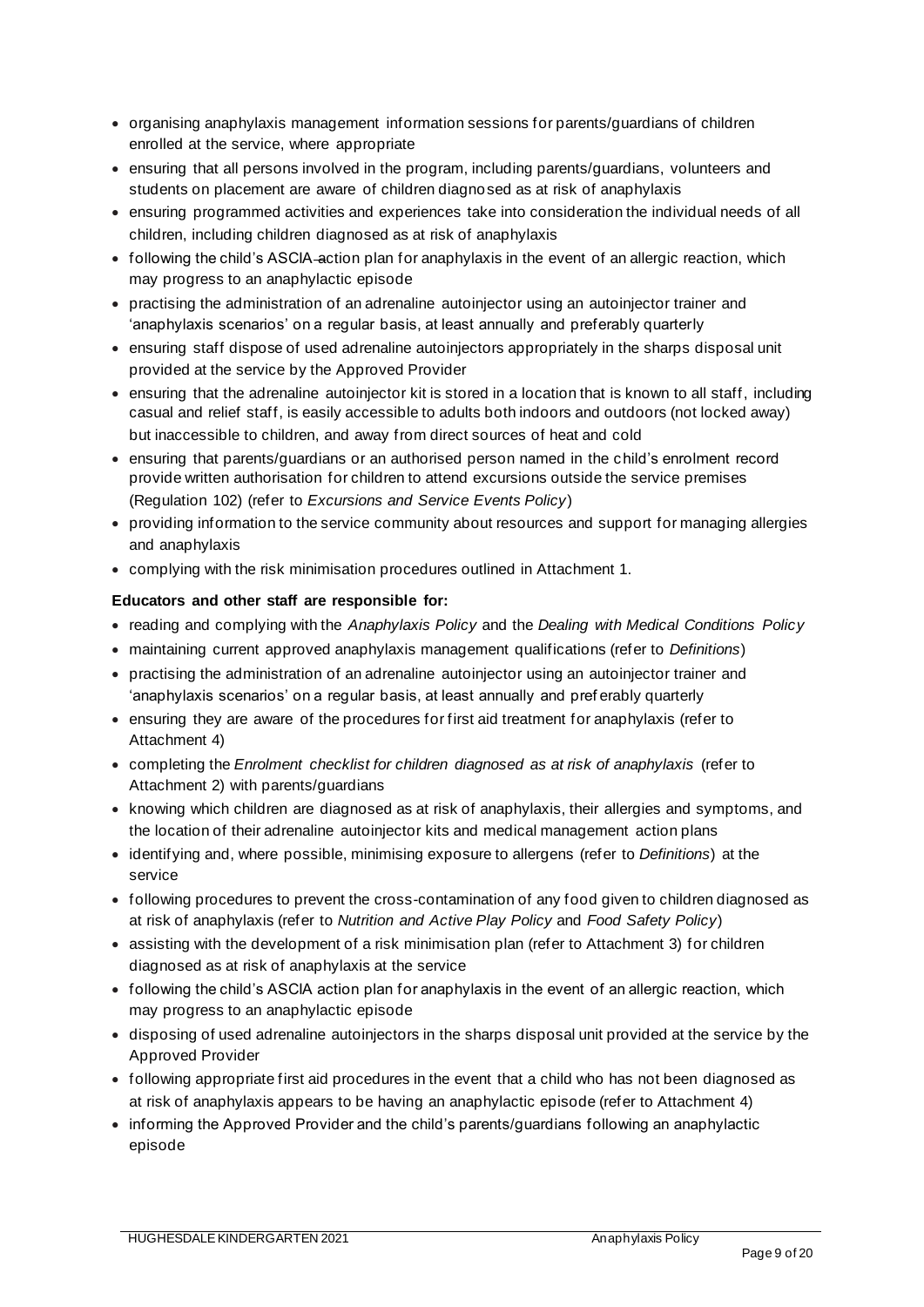- taking the adrenaline autoinjector kit (refer to *Definitions*) for each child at risk of anaphylaxis on excursions or to other offsite service events and activities
- providing information to the service community about resources and support for managing allergies and anaphylaxis
- complying with the risk minimisation procedures outlined in Attachment 1
- contacting parents/guardians immediately if an unused, in-date adrenaline autoinjector has not been provided to the service for a child diagnosed as at risk of anaphylaxis. Where this is not provided, children will be unable to attend the service
- discussing with parents/guardians the requirements for completing the enrolment form and medication record for their child
- consulting with the parents/guardians of children diagnosed as at risk of anaphylaxis in relation to the health and safety of their child, and communicating any concerns
- ensuring that children diagnosed as at risk of anaphylaxis are not discriminated against in any way and are able to participate fully in all activities.

### **Parents/guardians of a child at risk of anaphylaxis are responsible for:**

- informing staff, either on enrolment or on initial diagnosis, of their child's allergies
- completing all details on the child's enrolment form, including medical information and written authorisations for medical treatment, ambulance transportation and excursions outside the service premises
- assisting the Approved Provider and staff to develop an anaphylaxis risk minimisation plan (refer to Attachment 3)
- providing staff with an ASCIA action plan for anaphylaxis signed by a registered medical practitioner and with written consent to use medication prescribed in line with this action plan
- providing staff with an unused, in-date and complete adrenaline autoinjector kit
- ensuring that the child's ASCIA action plan for anaphylaxis is specific to the brand of adrenaline autoinjector prescribed by the child's medical practitioner
- regularly checking the adrenaline autoinjector's expiry date and colour of EpiPen adrenaline
- assisting staff by providing information and answering questions regarding their child's allergies
- notifying staff of any changes to their child's allergy status and providing a new anaphylaxis medical management action plan in accordance with these changes
- communicating all relevant information and concerns to staff, particularly in relation to the health of their child
- complying with the service's policy where a child who has been prescribed an adrenaline autoinjector is not permitted to attend the service or its programs without that device
- complying with the risk minimisation procedures outlined in Attachment 1
- ensuring they are aware of the procedures for first aid treatment for anaphylaxis (refer to Attachment 4).

#### **Parents/guardians are responsible for:**

- reading and complying with this policy and all procedures, including those outlined in Attachment 1
- bringing relevant issues and concerns to the attention of both staff and the Approved Provider

### **Volunteers and students, while at the service, are responsible for following this policy and its procedures.**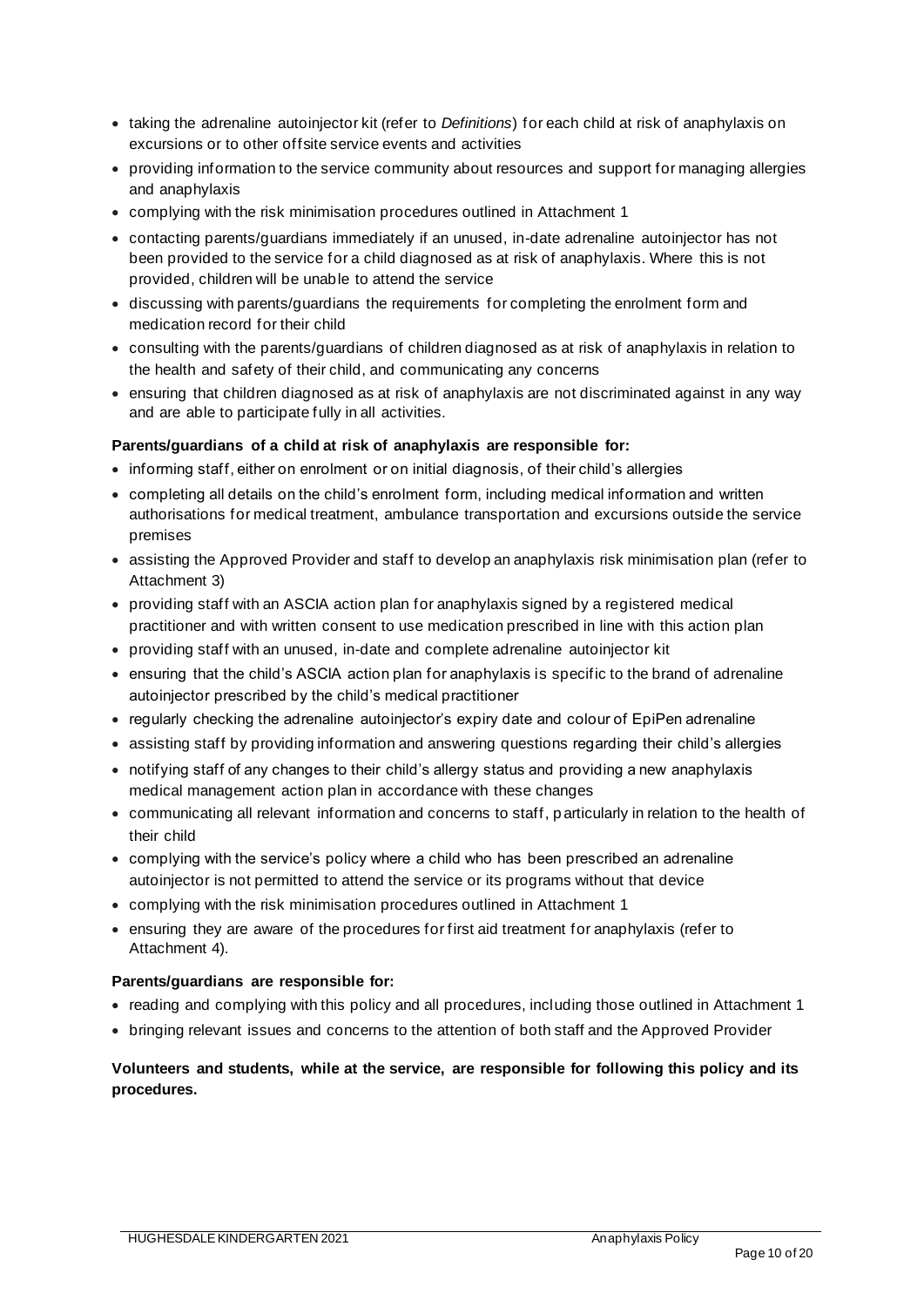# **EVALUATION**

In order to assess whether the values and purposes of the policy have been achieved, the Approved Provider will:

- selectively audit enrolment checklists (for example, annually) to ensure that documentation is current and complete
- regularly seek feedback from everyone affected by the policy regarding its effectiveness
- monitor the implementation, compliance, complaints and incidents in relation to this policy
- keep the policy up to date with current legislation, research, policy and best practice
- revise the policy and procedures as part of the service's policy review cycle or following an anaphylactic episode at the service, or as otherwise required
- notify parents/guardians at least 14 days before making any changes to this policy or its procedures.

### **ATTACHMENTS**

- Attachment 1: Risk minimisation procedures
- Attachment 2: Enrolment checklist for children diagnosed as at risk of anaphylaxis
- Attachment 3: Sample risk minimisation plan
- Attachment 4: First Aid Treatment for Anaphylaxis download from the Australasian Society of Clinical Immunology and Allergy:

http://www.allergy.org.au/health-professionals/anaphylaxis-resources/first-aid-for-anaphylaxis

### **AUTHORISATION**

This policy was adopted by Hughesdale Kindergarten on 24 March 2021.

### **REVIEW DATE:** 24/MARCH/2024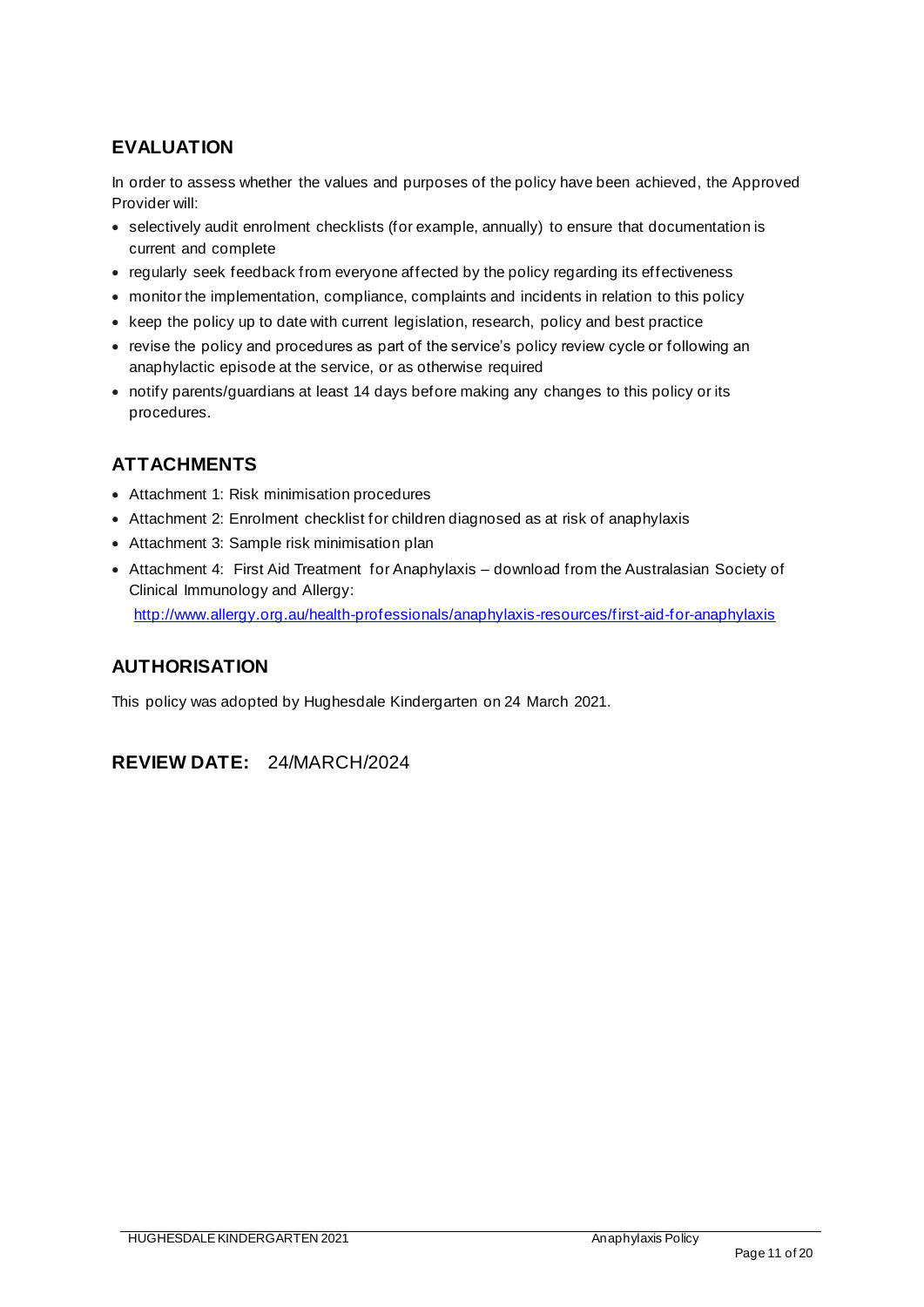# **ATTACHMENT 1 Risk minimisation procedures**

The following procedures should be developed in consultation with the parents/guardians of children in the service who have been diagnosed as at risk of anaphylaxis, and implemented to protect those children from accidental exposure to allergens. These procedures should be regularly reviewed to identify any new potential for accidental exposure to allergens.

### **In relation to the child diagnosed as at risk of anaphylaxis:**

- the child should only eat food that has been specifically prepared for him/her. Some parents/guardians may choose to provide all food for their child
- ensure there is no food sharing (refer to *Definitions*), or sharing of food utensils or containers at the service
- where the service is preparing food for the child:
	- − ensure that it has been prepared according to the instructions of parents/guardians
	- − parents/guardians are to check and approve the instructions in accordance with the risk minimisation plan
- bottles, other drinks, lunch boxes and all food provided by parents/guardians should be clearly labelled with the child's name
- consider placing a severely allergic child away from a table with food allergens. However, be mindful that children with allergies should not be discriminated against in any way and should be included in all activities
- provide an individual high chair for very young children to minimise the risk of cross -contamination of food
- where a child diagnosed as at risk of anaphylaxis is allergic to milk, ensure that non-allergic children are closely supervised when drinking milk/formula from bottles/cups and that these bottles/cups are not left within reach of children
- ensure appropriate supervision of the child diagnosed as at risk of anaphylaxis on special occasions such as excursions and other service events
- children diagnosed as at risk of anaphylaxis who are allergic to insect/sting bites should wear shoes and long-sleeved, light-coloured clothing while at the service.

#### **In relation to other practices at the service:**

- ensure tables, high chairs and bench tops are thoroughly cleaned after every use
- ensure that all children and adults wash hands upon arrival at the service, and before and after eating
- supervise all children at meal and snack times, and ensure that food is consumed in specified areas. To minimise risk, children should not move around the service with food
- do not use food of any kind as a reward at the service
- ensure that children's risk minimisation plans inform the service's food purchases and menu planning
- ensure that staff and volunteers who are involved in food preparation and service undertake measures to prevent cross-contamination of food during the storage, handling, preparation and serving of food, including careful cleaning of food preparation areas and utensils (refer to *Food Safety Policy*)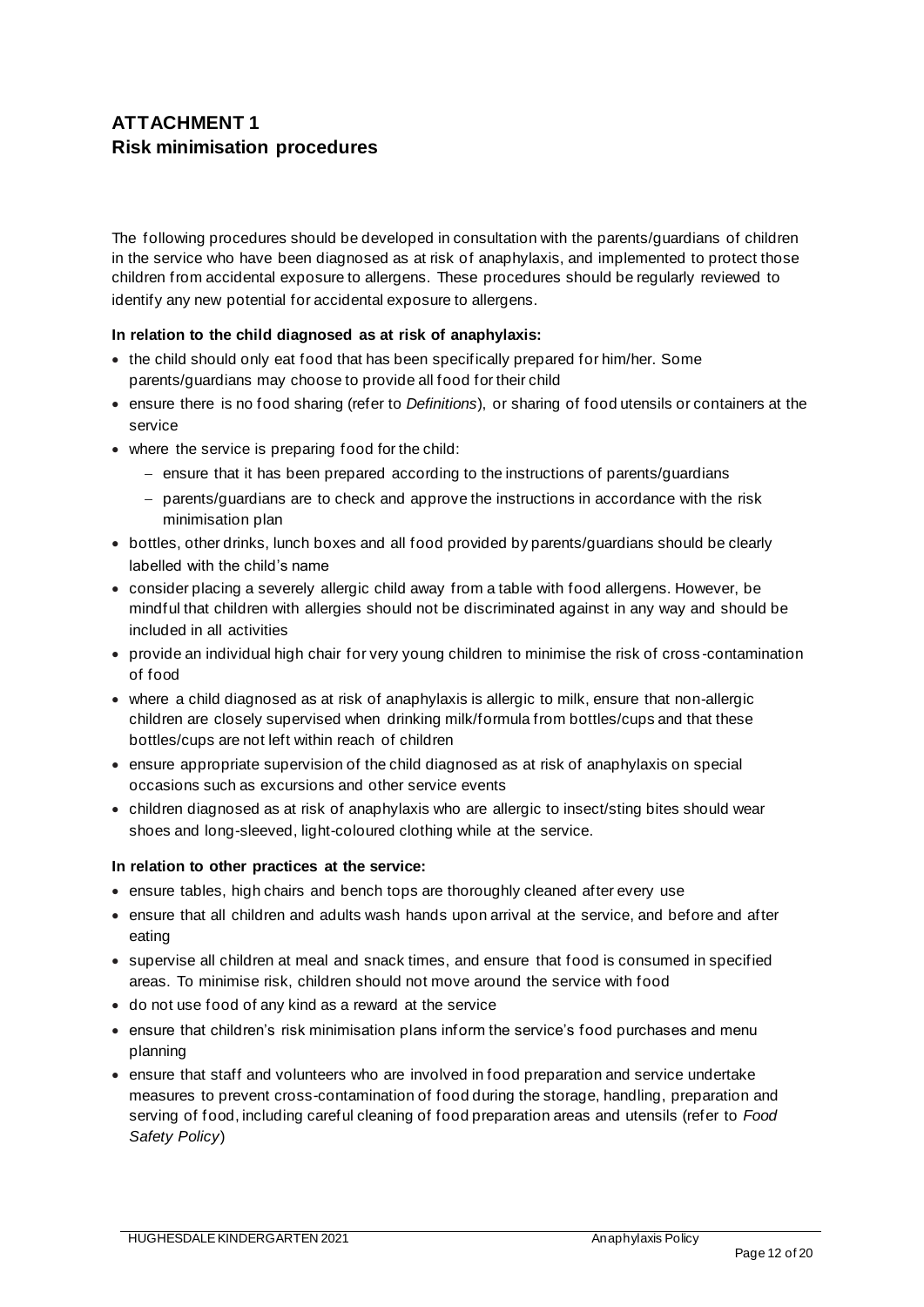- request that all parents/guardians avoid bringing food to the service that contains specified allergens or ingredients as outlined in the risk minimisation plans of children diagnosed as at risk of anaphylaxis
- restrict the use of food and food containers, boxes and packaging in crafts, cooking and science experiments, according to the allergies of children at the service
- ensure staff discuss the use of foods in children's activities with parents/guardians of at risk children. Any food used at the service should be consistent with the risk management plans of children diagnosed as at risk of anaphylaxis
- ensure that garden areas are kept free from stagnant water and plants that may attract biting insects.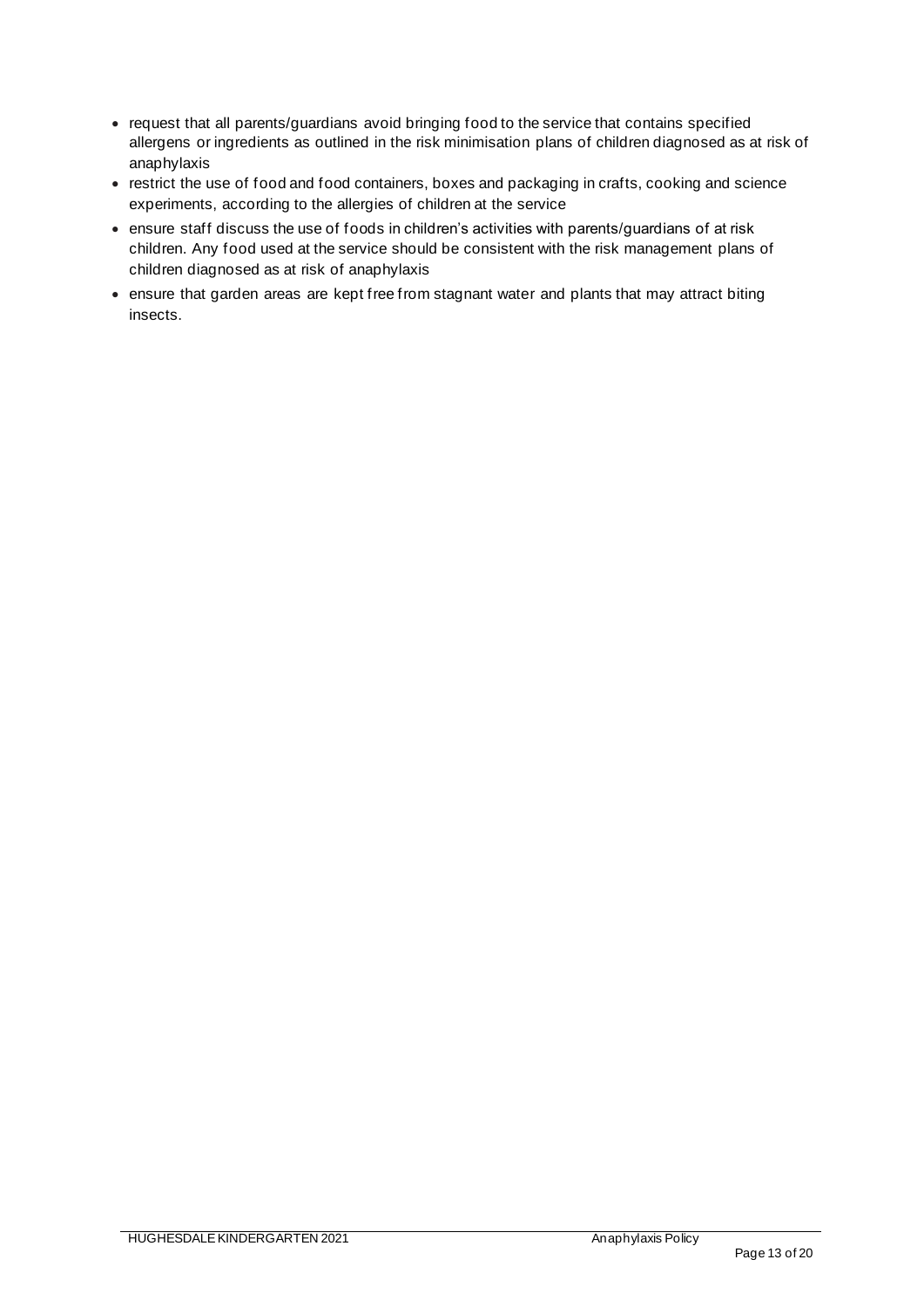# **ATTACHMENT 2**

### **Enrolment checklist for children diagnosed as at risk of anaphylaxis**

- $\Box$  A risk minimisation plan is completed in consultation with parents/quardians prior to the attendance of the child at the service, and is implemented including following procedures to address the particular needs of each child diagnosed as at risk of anaphylaxis.
- $\Box$  Parents/guardians of a child diagnosed as at risk of anaphylaxis have been provided with a copy of the service's *Anaphylaxis Policy* and *Dealing with Medical Conditions Policy.*
- All parents/guardians are made aware of the service's *Anaphylaxis Policy*.
- $\Box$  An ASCIA action plan for anaphylaxis for the child is completed and signed by the child's registered medical practitioner and is accessible to all staff.
- $\Box$  A copy of the child's ASCIA action plan for anaphylaxis is included in the child's adrenaline autoinjector kit (refer to *Definitions*).
- $\Box$  An adrenaline autoinjector (within a visible expiry date) is available for use at all times the child is being educated and cared for by the service.
- $\Box$  An adrenaline autoinjector is stored in an insulated container (adrenaline autoinjector kit) in a location easily accessible to adults both indoors and outdoors (not locked away) but inaccessible to children, and away from direct sources of heat and cold.
- $\Box$  All staff, including casual and relief staff, are aware of the location of each adrenaline autoinjector kit which includes each child's ASCIA action plan for anaphylaxis.
- All staff have undertaken approved anaphylaxis management training (refer to *Definitions*), which includes strategies for anaphylaxis management, risk minimisation, recognition of allergic reactions and emergency first aid treatment. Details regarding qualifications are to be recorded on the staff record (refer to *Definitions*).
- $\Box$  All staff have undertaken practise with an autoinjector trainer at least annually and preferably quarterly. Details regarding participation in practice sessions are to be recorded on the staff record (refer to *Definitions*).
- $\Box$  A procedure for first aid treatment for anaphylaxis is in place and all staff understand it (refer to Attachment 4).
- $\Box$  Contact details of all parents/guardians and authorised nominees are current and accessible.
- Information regarding any other medications or medical conditions in the service (for example asthma) is available to staff.
- $\Box$  If food is prepared at the service, measures are in place to prevent cross-contamination of the food given to the child diagnosed as at risk of anaphylaxis.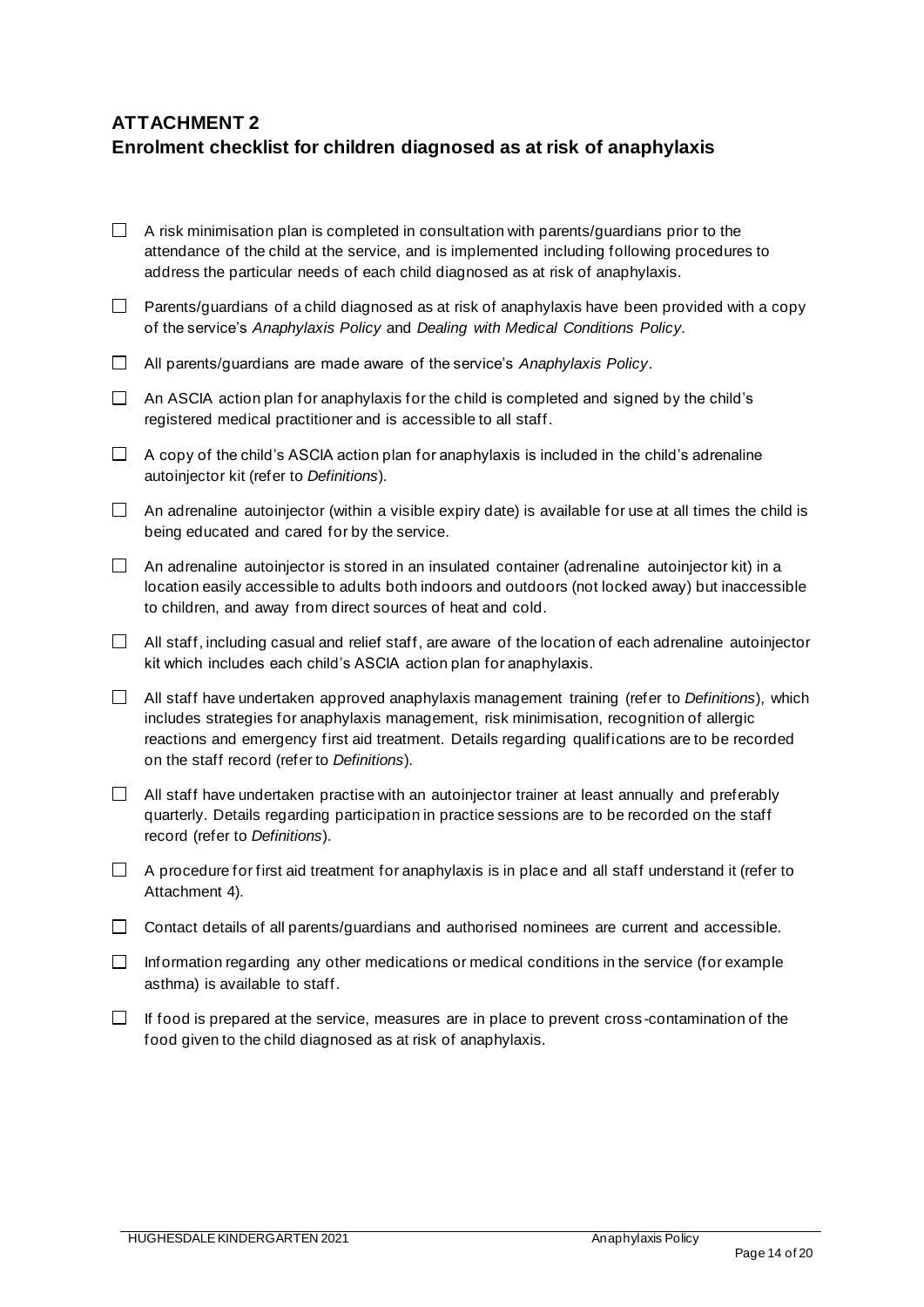# **ATTACHMENT 3 Sample risk minimisation plan**

The following information is not a comprehensive list but contains some suggestions to consider when developing/reviewing your service's risk minimisation plan in consultation with parents/guardians.

**How well has the service planned for meeting the needs of children with allergies and those who have been diagnosed as at risk of anaphylaxis?**

| Who are the children?                                                                                                | $\Box$ | List names and room locations of each child diagnosed as<br>at risk.                                                                                                                                                                                                                            |  |
|----------------------------------------------------------------------------------------------------------------------|--------|-------------------------------------------------------------------------------------------------------------------------------------------------------------------------------------------------------------------------------------------------------------------------------------------------|--|
| What are they allergic to?                                                                                           | ⊔      | List all known allergens for each child at risk.                                                                                                                                                                                                                                                |  |
|                                                                                                                      | ⊔      | List potential sources of exposure to each known allergen<br>and strategies to minimise the risk of exposure. This will<br>include requesting certain foods/items not be brought to<br>the service.                                                                                             |  |
| Do staff (including casual and<br>relief staff), volunteers and visiting<br>staff recognise the children at<br>risk? | □      | List the strategies for ensuring that all staff, including<br>casual and relief staff, recognise each at risk child, are<br>aware of the child's specific allergies and symptoms and<br>the location of their adrenaline autoinjector kit including<br>their ASCIA action plan for anaphylaxis. |  |
| Do families and staff know how<br>the service manages the risk of<br>anaphylaxis?                                    | $\Box$ | Record the date on which each family of a child diagnosed<br>as at risk of anaphylaxis is provided a copy of the service's<br>Anaphylaxis Policy.                                                                                                                                               |  |
|                                                                                                                      | ⊔      | Record the date that parents/guardians provide an<br>unused, in-date and complete adrenaline autoinjector kit.                                                                                                                                                                                  |  |
|                                                                                                                      | $\Box$ | Test that all staff, including casual and relief staff, know<br>the location of the adrenaline autoinjector kit and ASCIA<br>action plan for anaphylaxis for each at risk child.                                                                                                                |  |
|                                                                                                                      | ப      | Ensure that there is a procedure in place to regularly<br>check the expiry date of each adrenaline autoinjector.                                                                                                                                                                                |  |
|                                                                                                                      |        | Ensure a written request is sent to all families at the<br>service to follow specific procedures to minimise the risk of<br>exposure to a known allergen. This may include strategies<br>such as requesting specific items not be sent to the<br>service, for example:                          |  |
|                                                                                                                      |        | food containing known allergens or foods where transfer<br>from one child to another is likely e.g. peanut/nut<br>products, whole egg, sesame or chocolate                                                                                                                                      |  |
|                                                                                                                      |        | food packaging where that food is a known allergen<br>e.g. cereal boxes, egg cartons.                                                                                                                                                                                                           |  |
|                                                                                                                      | ப      | Ensure a new written request is sent to all families if food<br>allergens change.                                                                                                                                                                                                               |  |
|                                                                                                                      | ⊔      | Ensure all families are aware of the service policy that no<br>child who has been prescribed an adrenaline autoinjector<br>is permitted to attend the service without that device.                                                                                                              |  |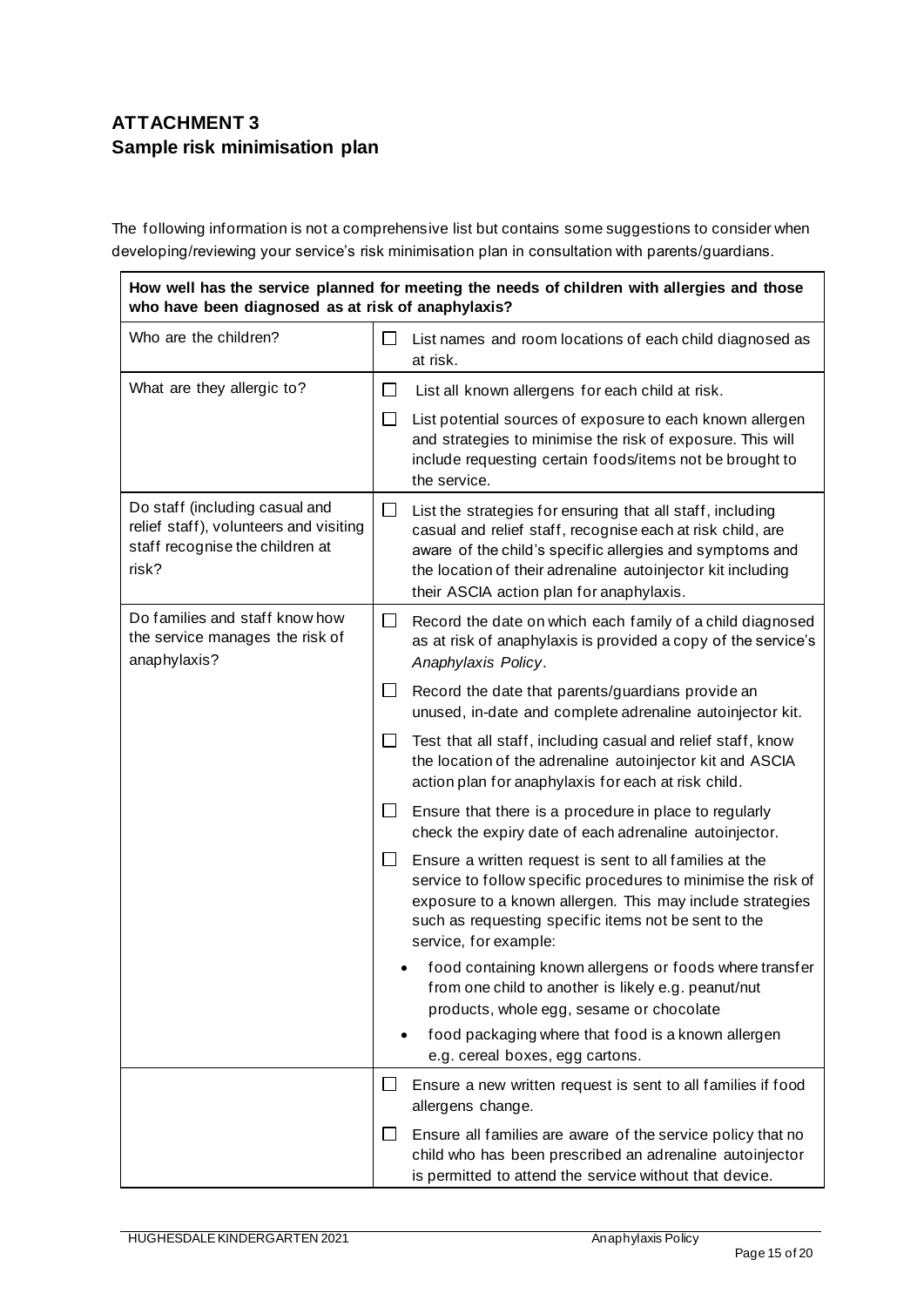|                                                                                                                                                                                                                                                                                                                                                                                                                                                                                                                                                                                                                                                                                                                                           | $\Box$<br>$\Box$           | Display the ASCIA generic poster Action Plan for<br>Anaphylaxis in key locations at the service and ensure a<br>completed Ambulance Victoria AV How to Call Card is<br>next to all telephone/s.<br>The adrenaline autoinjector kit, including a copy of the<br>ASCIA action plan for anaphylaxis, is carried by an<br>educator when a child diagnosed as at risk is taken<br>outside the service premises e.g. for excursions.                                                                                                                                                                                                                                                                                                                                 |
|-------------------------------------------------------------------------------------------------------------------------------------------------------------------------------------------------------------------------------------------------------------------------------------------------------------------------------------------------------------------------------------------------------------------------------------------------------------------------------------------------------------------------------------------------------------------------------------------------------------------------------------------------------------------------------------------------------------------------------------------|----------------------------|----------------------------------------------------------------------------------------------------------------------------------------------------------------------------------------------------------------------------------------------------------------------------------------------------------------------------------------------------------------------------------------------------------------------------------------------------------------------------------------------------------------------------------------------------------------------------------------------------------------------------------------------------------------------------------------------------------------------------------------------------------------|
| Has a communication plan been<br>developed which includes<br>procedures to ensure that:<br>all staff, volunteers, students<br>and parents/guardians are<br>informed about the policy and<br>procedures for the<br>management of anaphylaxis at<br>Hughesdale Kindergarten<br>parents/guardians of a child<br>diagnosed as at risk of<br>anaphylaxis are able to<br>communicate with service staff<br>about any changes to the<br>child's diagnosis or anaphylaxis<br>medical management action<br>plan<br>all staff, including casual, relief<br>and visiting staff, volunteers<br>and students are informed<br>about, and are familiar with, all<br>ASCIA action plan for<br>anaphylaxis and the [Service<br>Name] risk management plan. | П<br>$\Box$<br>$\Box$<br>⊔ | All parents/guardians are provided with a copy of the<br>Anaphylaxis Policy prior to commencing at<br>Hughesdale Kindergarten.<br>A copy of this policy is displayed in a prominent location at<br>the service.<br>Staff will meet with parents/guardians of a child diagnosed<br>as at risk of anaphylaxis prior to the child's<br>commencement at the service and will develop an<br>individual communication plan for that family.<br>An induction process for all staff and volunteers includes<br>information regarding the management of anaphylaxis at<br>the service including the location of adrenaline autoinjector<br>kits, ASCIA action plans for anaphylaxis, risk minimisation<br>plans and procedures, and identification of children at risk. |

**Do all staff know how the service aims to minimise the risk of a child being exposed to an allergen?**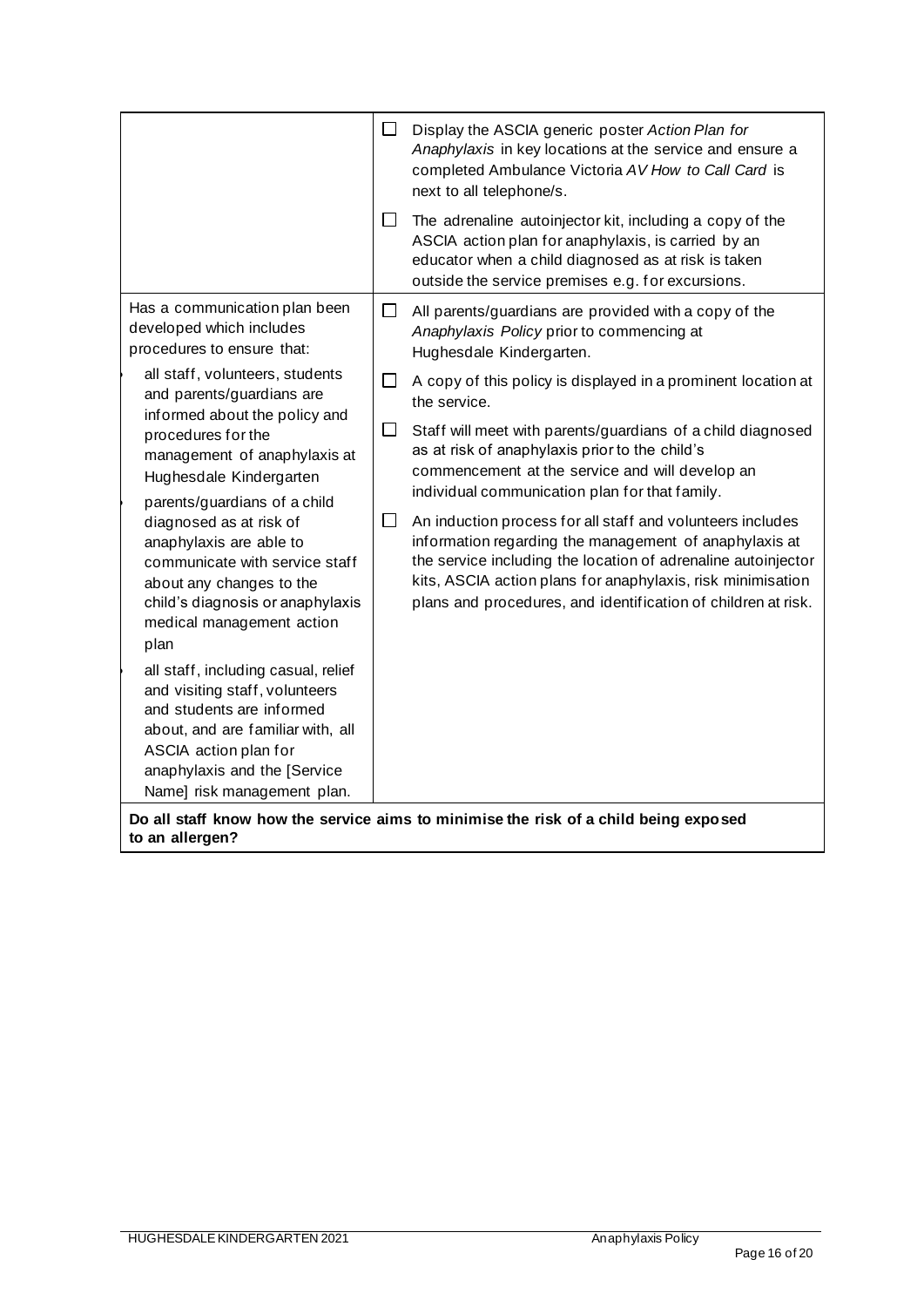Think about times when the child could potentially be exposed to allergens and develop appropriate strategies including identifying the person responsible for implementing them (refer to the following section for possible scenarios and strategies).

- $\Box$  Menus are planned in conjunction with parents/guardians of children diagnosed as at risk of anaphylaxis:
	- Food for the at risk child is prepared according to the instructions of parents/guardians to avoid the inclusion of food allergens
	- As far as is practical, the service's menu for all children should not contain food with ingredients such as milk, egg, peanut/nut or sesame, or other products to which children are at risk.
	- The at risk child should not be given food where the label indicates that the food may contain traces of a known allergen.
- $\Box$  Hygiene procedures and practices are followed to minimise the risk of cross-contamination of surfaces, food utensils or containers by food allergens (refer to *Hygiene Policy* and *Food Safety Policy*).

 $\Box$  Consider the safest place for the at risk child to be served and to consume food, while ensuring they are not discriminated against or socially excluded from activities.

- $\Box$  Develop procedures for ensuring that each at risk child only consumes food prepared specifically for him/her.
- $\Box$  Do not introduce food to a baby/child if the parents/guardians have not previously given this food to the baby/child.
- $\Box$  Ensure each child enrolled at the service washes his/her hands upon arrival at the service, and before and after eating.
- $\Box$  Employ teaching strategies to raise the awareness of all children about anaphylaxis and the importance of *no food sharing* (refer to *Definitions*) at the service.
- $\Box$  Bottles, other drinks, lunch boxes and all food provided by the family of the at risk child should be clearly labelled with the child's name.

#### **Do relevant people know what action to take if a child has an anaphylactic episode?**

- $\Box$  Know what each child's ASCIA action plan for anaphylaxis contains and implement the procedures.
- $\Box$  Know:
	- who will administer the adrenaline autoinjector and stay with the child
	- who will telephone the ambulance and the parents/guardians of the child
	- who will ensure the supervision of other children at the service
	- who will let the ambulance officers into the service and take them to the child.
- $\Box$  Ensure all staff have undertaken approved anaphylaxis management training and participate in regular practise sessions

Ensure a completed Ambulance Victoria *AV How to Call Card* is located next to all telephone/s.

#### **Potential exposure scenarios and strategies**

**How effective is the service's risk minimisation plan?**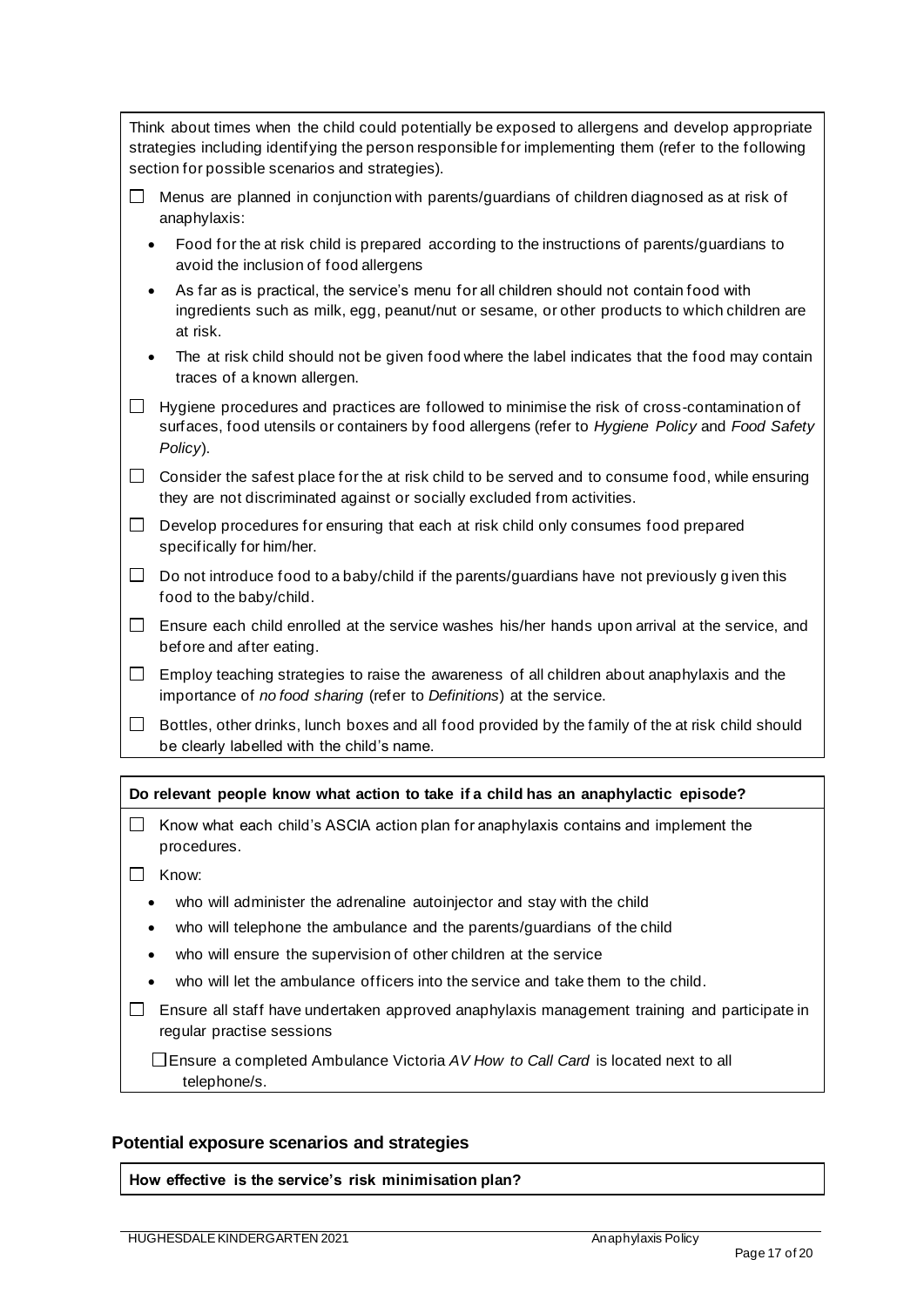$\Box$  Review the risk minimisation plan of each child diagnosed as at risk of anaphylaxis with parents/guardians at least annually, but always on enrolment and after any incident or accidental exposure to allergens.

| <b>Scenario</b>                                                                                                              | <b>Strategy</b>                                                                                                                                                                                                                                                                                             | Who is<br>responsible?                                         |
|------------------------------------------------------------------------------------------------------------------------------|-------------------------------------------------------------------------------------------------------------------------------------------------------------------------------------------------------------------------------------------------------------------------------------------------------------|----------------------------------------------------------------|
| Food is provided by the<br>service and a food allergen is<br>unable to be removed from<br>the service's menu (e.g.<br>milk). | Menus are planned in conjunction with<br>parents/guardians of children diagnosed as<br>at risk, and food is prepared according to<br>the instructions of parents/guardians.<br>Alternatively, the parents/guardians provide<br>all food for the at risk child.                                              | Cook, Nominated<br>Supervisor and<br>parents/guardians         |
|                                                                                                                              | Ensure separate storage of foods<br>containing the allergen.                                                                                                                                                                                                                                                | <b>Approved Provider</b><br>and Cook                           |
|                                                                                                                              | Cook and staff observe food handling,<br>preparation and serving practices to<br>minimise the risk of cross-contamination.<br>This includes implementing good hygiene<br>practices and effective cleaning of surfaces<br>in the kitchen and children's eating area,<br>food utensils and containers.        | Cook, staff and<br>volunteers                                  |
|                                                                                                                              | There is a system in place to ensure the<br>child diagnosed as at risk of anaphylaxis is<br>served only food prepared for him/her.                                                                                                                                                                          | Cook and staff                                                 |
|                                                                                                                              | A child diagnosed as at risk of anaphylaxis<br>is served and consumes their food in a<br>location considered to be at low risk of<br>cross-contamination by allergens from<br>another child's food. Ensure this location is<br>not separate from all children and allows<br>social inclusion at meal times. | Staff                                                          |
|                                                                                                                              | Children are regularly reminded of the<br>importance of not sharing food.                                                                                                                                                                                                                                   | Staff                                                          |
|                                                                                                                              | Children are closely supervised during<br>eating.                                                                                                                                                                                                                                                           | Staff                                                          |
| Party or celebration                                                                                                         | Give parents/guardians adequate notice of<br>the event.                                                                                                                                                                                                                                                     | Approved Provider,<br>Nominated<br>Supervisor and<br>educators |
|                                                                                                                              | Ensure safe food is provided for the child<br>diagnosed as at risk of anaphylaxis.                                                                                                                                                                                                                          | Parents/guardians<br>and staff                                 |
|                                                                                                                              | Ensure the child diagnosed as at risk of<br>anaphylaxis only eats food approved by<br>his/her parents/guardians.                                                                                                                                                                                            | Staff                                                          |
|                                                                                                                              | Specify a range of foods that all<br>parents/guardians may send for the party                                                                                                                                                                                                                               | <b>Approved Provider</b><br>and Nominated<br>Supervisor        |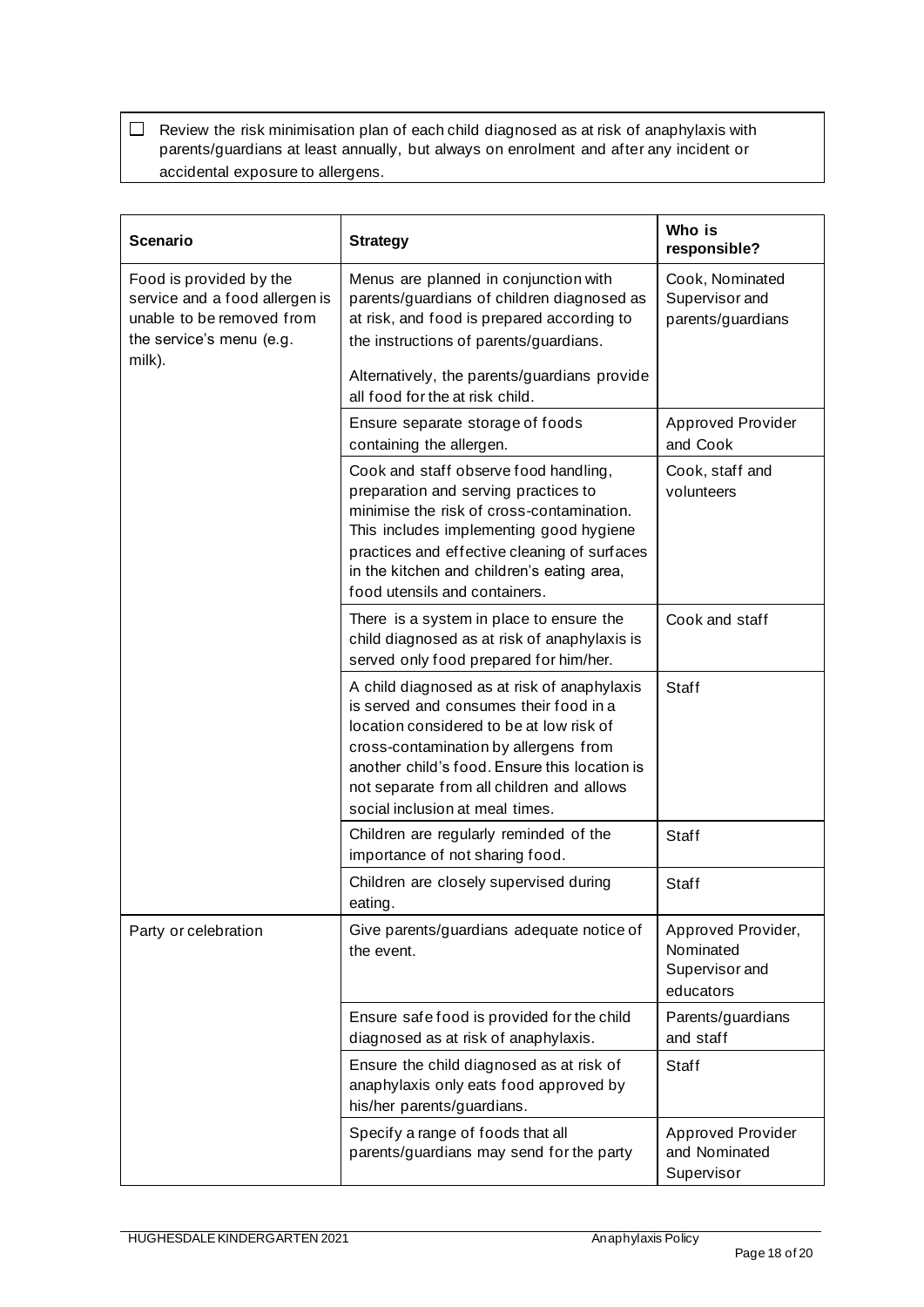| and note particular foods and ingredients<br>that should not be sent.                                                                                                                                                                                                        |                                                                |
|------------------------------------------------------------------------------------------------------------------------------------------------------------------------------------------------------------------------------------------------------------------------------|----------------------------------------------------------------|
| Specify play areas that are lowest risk to<br>the child diagnosed as at risk and<br>encourage him/her and peers to play in that<br>area.                                                                                                                                     | Educators                                                      |
| Decrease the number of plants that attract<br>bees or other biting insects.                                                                                                                                                                                                  | <b>Approved Provider</b>                                       |
| Ensure the child diagnosed as at risk of<br>anaphylaxis wears shoes at all times they<br>are outdoors.                                                                                                                                                                       | Educators                                                      |
| Respond promptly to any instance of insect<br>infestation. It may be appropriate to request<br>exclusion of the child diagnosed as at risk<br>during the period required to eradicate the<br>insects.                                                                        | Approved<br>Provider/Nominated<br>Supervisor                   |
| Avoid the use of party balloons or latex<br>gloves.                                                                                                                                                                                                                          | Staff                                                          |
| Ensure parents/guardians of the child<br>diagnosed as at risk of anaphylaxis are<br>advised well in advance and included in the<br>planning process. Parents/guardians may<br>prefer to provide the ingredients<br>themselves.<br>Ensure activities and ingredients used are | Approved Provider,<br>Nominated<br>Supervisor and<br>educators |
|                                                                                                                                                                                                                                                                              | consistent with risk minimisation plans.                       |